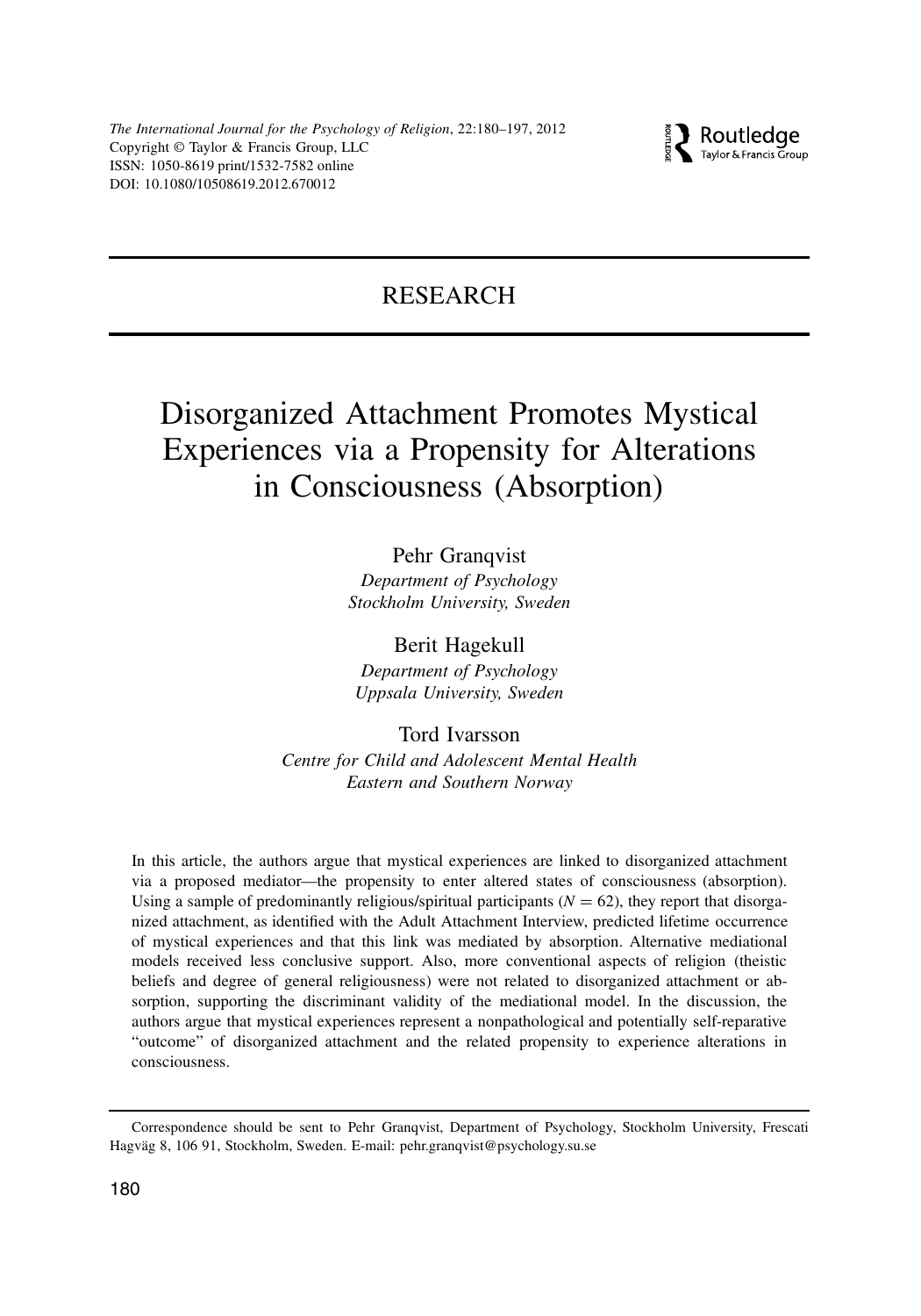Experiences named "mystical" have played a conspicuous role at almost every level of culture; and yet, despite the vast literature devoted to them, the subject has remained ... as dark as it is fascinating.... Mysticism has suffered as much at the hands of its admirers as at the hands of its materialistic enemies. If the latter have been unable to see anything else than aberrations and abnormalities, the former have gone to the other and equally fatal extreme; no descriptive adjective short of "sublime," "infinite," "divine" has seemed to them at all sufficient.

—Leuba, 1925, p. ix

Disorganized attachment has been found to foreshadow dissociative mental processes, such as a propensity to experience alterations in states of consciousness ("absorption"; e.g., Hesse & van IJzendoorn, 1999). Mystical experiences, which are characterized by markedly altered states, may represent an expression of absorption that is immediately relevant to the psychology of religion and spirituality. Thus, it has been speculated that "disorganization is overrepresented in members of traditional religions who undergo mind-altering experiences (e.g., mystical or 'trance' states), and that dissociation-absorption mediates : : : this presumed link" (Granqvist, Ivarsson, Broberg, & Hagekull, 2007, p. 598). Empirical support for a similar mediational model has recently accrued in relation to another domain of spirituality that is associated with various altered states, namely, New Age spirituality (Granqvist, Fransson, & Hagekull, 2009). In this article, we tested whether the mediational model is applicable also to mystical experiences. In addition, to study the discriminant validity of the model, we tested if it was inapplicable to more conventional aspects of religion that are presumably not associated with altered states.

Next we delineate the theoretical relation between the mystical experience outcome and disorganized attachment predictor. We then describe the relation between mystical experiences and the proposed absorption mediator. The final link in the mediational model (i.e., between the disorganized attachment predictor and absorption mediator) is firmly established and described elsewhere in the literature (e.g., Bowlby, 1980; Granqvist et al., 2009; Hesse & van IJzendoorn, 1999; Liotti, 2006; Main & Morgan, 1996).

## MYSTICAL EXPERIENCES AND DISORGANIZED ATTACHMENT

Mystical experiences are often perceived as ineffable, and therefore difficult to define. Nevertheless, the literature has suggested several distinctions between different forms of mystical experience. Stace (1960) proposed a phenomenological distinction between introvertive and extrovertive states. Introvertive states refer to a pure, content-free consciousness, where perceptual objects "disappear," often resulting in an experience of "nothingness." Extrovertive states are characterized by a sense of all objects being unified into a perception of totality or oneness with all things. This unity is often described as "God" by religious mystics across the world. However, mystical experiences do not require religious interpretations. Pending the operation of secular schemas, the unity experience may well be interpreted as unity with "nature" (i.e., nature mysticism), with "cosmos" (common among "New Agers"), or with "ultimate reality" not further specified. Regardless of type and interpretation, mystical experiences are naturally characterized by markedly altered states.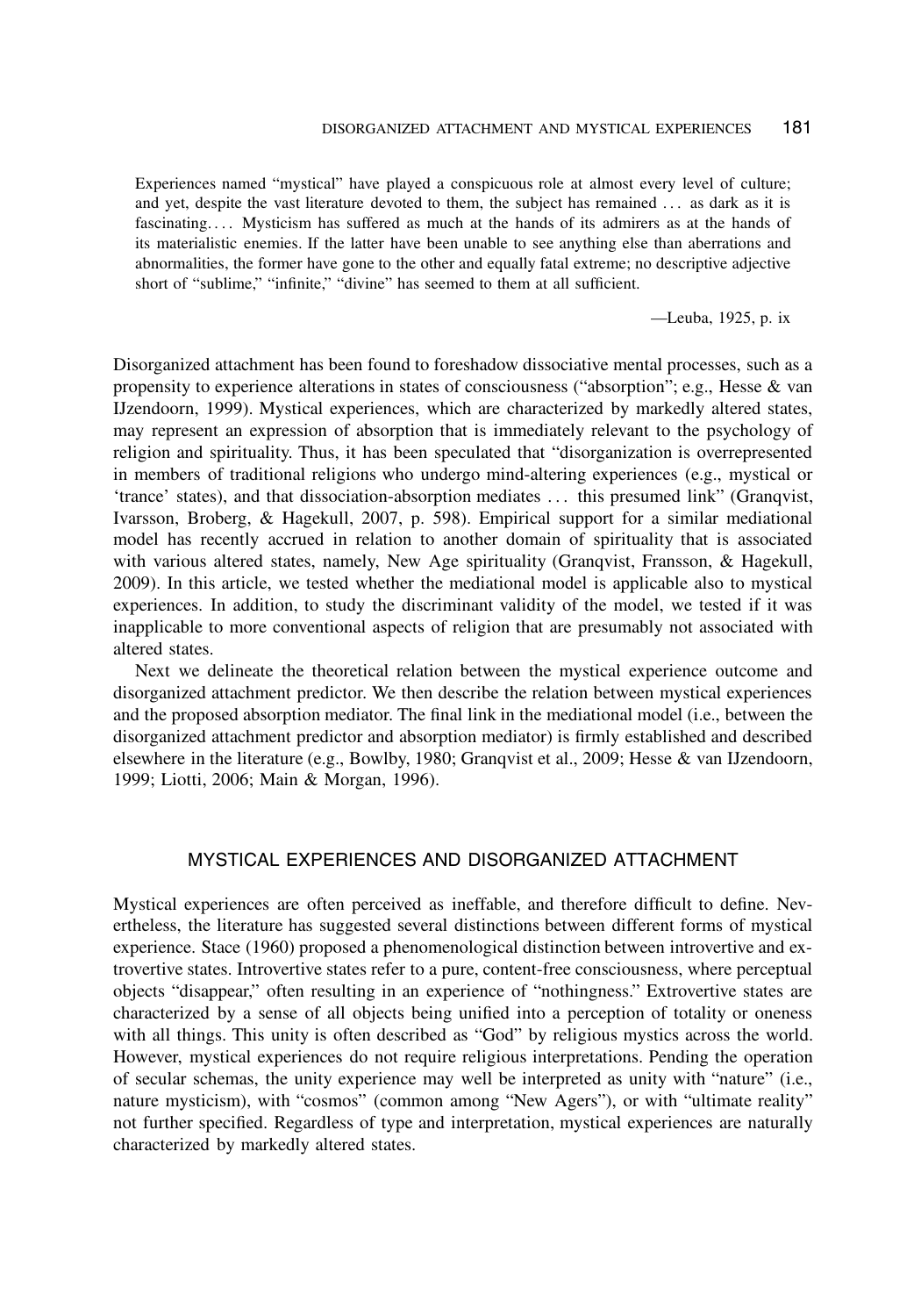In line with the opening quotation (Leuba, 1925), mystical experiences may be evaluated as "aberrations and abnormalities"  $(p, ix)$  by skeptics or as the very work of "the divine" or "the Real" by believers. Although considerable time has elapsed since Leuba's remarks, nothing much has changed, as illustrated by the writings of contemporary skeptics (e.g., Persinger, 2002) and believers (e.g., Newberg, D'Aquili, & Rause, 2002). We therefore emphasize that it is beyond our scope to disentangle the veracity of any metaphysical interpretation of mystical experiences. Thus, viewing such an experience as an expression of absorption/dissociation or as linked to attachment disorganization can not be taken as a dismissal—let alone an affirmation—of any metaphysical interpretation of that experience (cf. James, 1902). To do so would be to fall prey to a genetic fallacy. In other words, the unity experienced may or may not be the unity of reality.

Empirical research indicates that mystical experiences are relatively common. Averaging across samples, nations, and methods, Hood, Hill, and Spilka (2009) estimated their lifetime prevalence in the normal population to roughly 35%. Hence, mystical experiences are not abnormalities in a statistical sense. Further, mystical experiences are linked to religiosity, affluence, high education, and psychological health and well-being (Hood et al., 2009).

Moreover, mystical experiences are multifactorially determined in terms of physical and psychological causation. Research indicates a diverse set of triggers, such as unexpected stress (i.e., set-setting incongruity), religious priming, psychedelic drugs, prayer, meditation, solitude (especially in nature settings), sensory deprivation, sex, and music (for a review, see Hood et al., 2009). Thus, any single determinant should not be expected to explain the lion's share of variance in lifetime occurrence of mystical experiences.

We are aware of no previous research documenting developmental precursors of mystical experiences. Freud (1930/1961) speculated that the "oceanic feeling" associated with such experiences represents regression to an infantile state of unity with the mother. However, apart from being difficult to test, this analysis is based on an outdated view of the infant–mother relationship as symbiotic (cf. Rochat & Hespos, 1997) as well as an erroneous understanding of mystical experiences as regressive (Hood, 1976).

We argue that disorganized attachment may be one developmental precursor (among others) of mystical experiences. Disorganized attachment represents a breakdown in attachment-related patterning during stress (Main & Morgan, 1996). Using the strange situation (Ainsworth, Blehar, Waters, & Wall, 1978), infant disorganized attachment is identified in behavioral expressions, displayed in the presence of the caregiver, such as prolonged freezing with a trancelike facial expression and simultaneous or sequential displays of opposing behaviors (e.g., approaching the caregiver with one part of the body while moving away with another part; Main & Solomon, 1990).

In adulthood, disorganized attachment status typically refers to a failure to mentally resolve traumatic events. This is typically captured as unresolved/disorganized (U/d) speech surrounding loss and/or abuse in the Adult Attachment Interview system (AAI; Main, Goldwyn, & Hesse, 2003) and is present among 18% of the worldwide normal meta-analytic sample (Bakermans-Kranenburg & van IJzendoorn, 2009). Indices of U/d discourse are seen in various linguistic breakdowns. Examples include speech implying that a person lost through death would have input into the speaker's present-day life, excessive details and invasion of the trauma into other topics, visual-sensory intrusion of the trauma, and psychologically confused statements implying that the trauma could be undone by mind manipuations (Hesse, 2008). Such "linguistic trips" occur specifically regarding trauma-related discussions and are not a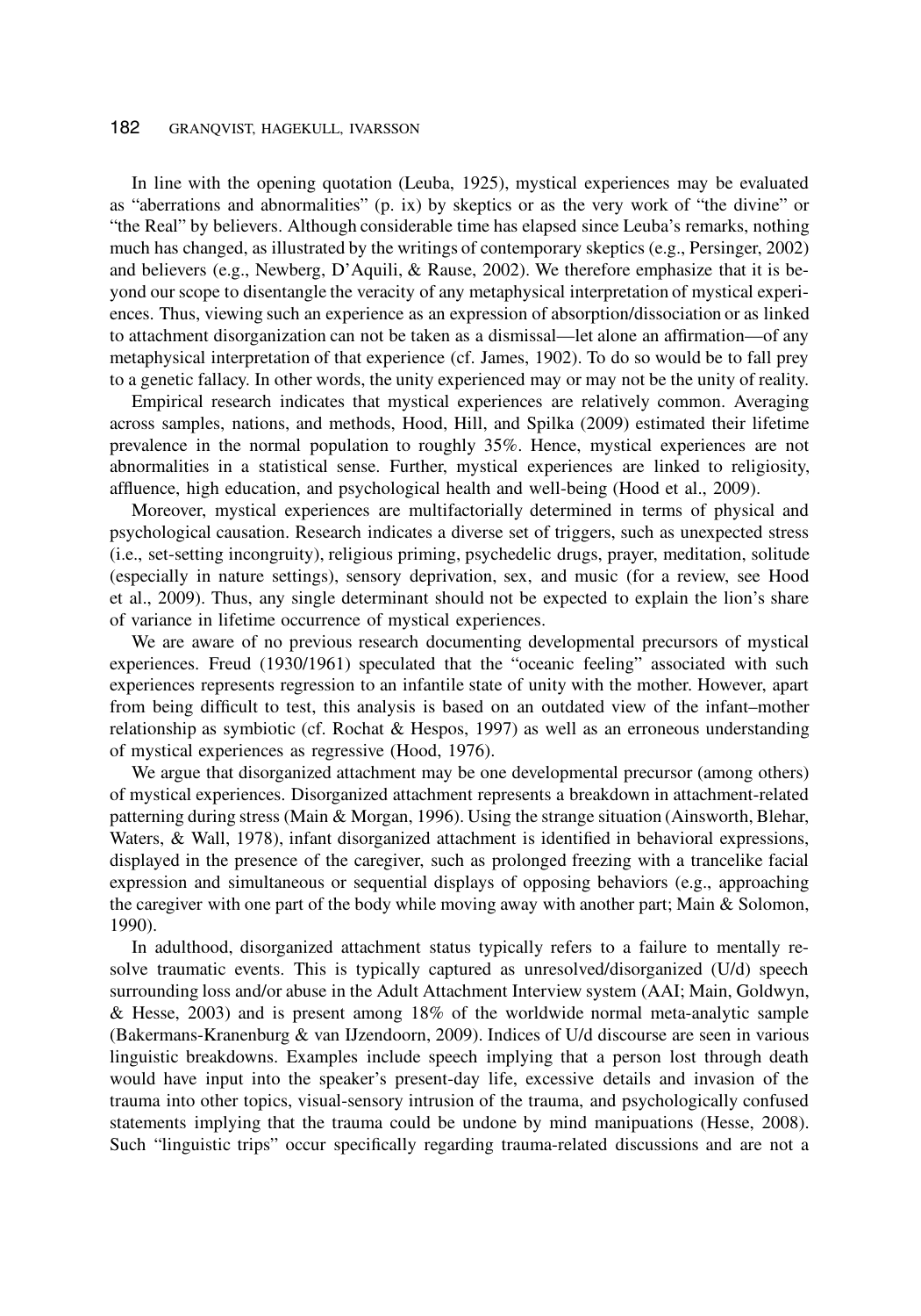characteristic of the individual's discussion of other interview topics (Main et al., 2003). Supporting its convergent validity, U/d status in parents is highly overrepresented (43%) across various clinical populations (Bakermans-Kranenburg & van IJzendoorn, 2009) and has repeatedly predicted anomalous (e.g., frightened/frightening, dissociative) caregiving as well as disorganized attachment in their infants (Madigan et al., 2006; van IJzendoorn, 1995).

Regardless of age, disorganized attachment is conceptually linked to Bowlby's (1973, 1980) idea of segregated systems. Such segregation might occur within the child's relationship with caregivers because of the behavioral paradox in which children find themselves when their caregivers are simultaneously the *source* of alarm (e.g., due to being frightening) and the only possible *solution* to it (i.e., because the offspring is "preprogrammed" to turn to the attachment figure to deal with alarming events; Hesse  $\&$  Main, 2006). Thus, the more alarmed the child is, the more likely he or she should be to turn to the attachment figure (the *solution* to alarm), but the closer the child gets, the more likely he or she should be to flee from this figure (the source of alarm). Hence, a positive feedback loop is created behaviorally, with a fear without solution as a likely psychological outcome (Hesse & Main, 2006).

Our argument that disorganized attachment may be a developmental precursor of mystical experiences primarily rests on previously documented phenotypic and empirical associations between disorganized attachment and absorption on one hand (e.g., Granqvist et al., 2009; Hesse & van IJzendoorn, 1999; Liotti, 2006) and between absorption and mystical experiences (discussed next) on the other. Notably, though, Geels (2003) similarly suggested that parental loss is an important theme in the psychological study of mystics. Also, Otto's (1923) characterization of the trembling terror ("tremendum") of some (though potentially rare) mystical experiences may suggest a direct phenotypic link between such mystical experiences and the behavioral paradox/irresolvable fear thought to characterize disorganized attachment. Like a disorganized infant who loses his or her behavioral organization and enters a dissociated state when trapped in an approach-avoidance conflict with a frightening attachment figure, an adult undergoing a religious mystical experience of the kind described by Otto (1923) is similarly both intensely fascinated and fearful of "the Holy" attachment figure. As the holy is perceived as terrifying, there would be no approach. Yet, as the holy is also perceived as fascinating (as well as omnipresent and omnipotent), there would be no escape. Such an approach-avoidance conflict might trigger a mildly dissociated "mystical" state, marked by the sense of self as dissolved and unified with the perceived source of the conflict.

The suggestion of such a phenotypic link does not require a regression interpretation; as illustrated by Bowlby (1969/1982; 1980), the attachment system operates throughout life. However, the argument does rest on the assumption that some forms of mystical experiences (i.e., those marked by "tremendum") are particularly likely to occur for individuals who have repeatedly experienced approach-avoidance conflicts and other unresolved traumas and losses, who harbor generalized working models of others as frightening, and who have developed a propensity to enter dissociated states when faced with stress.

## MYSTICAL EXPERIENCES AND ABSORPTION/DISSOCIATION

As noted, dissociative inclinations have been proposed as an explanatory candidate for the presumed link between disorganized attachment and mystical experiences (Granqvist et al.,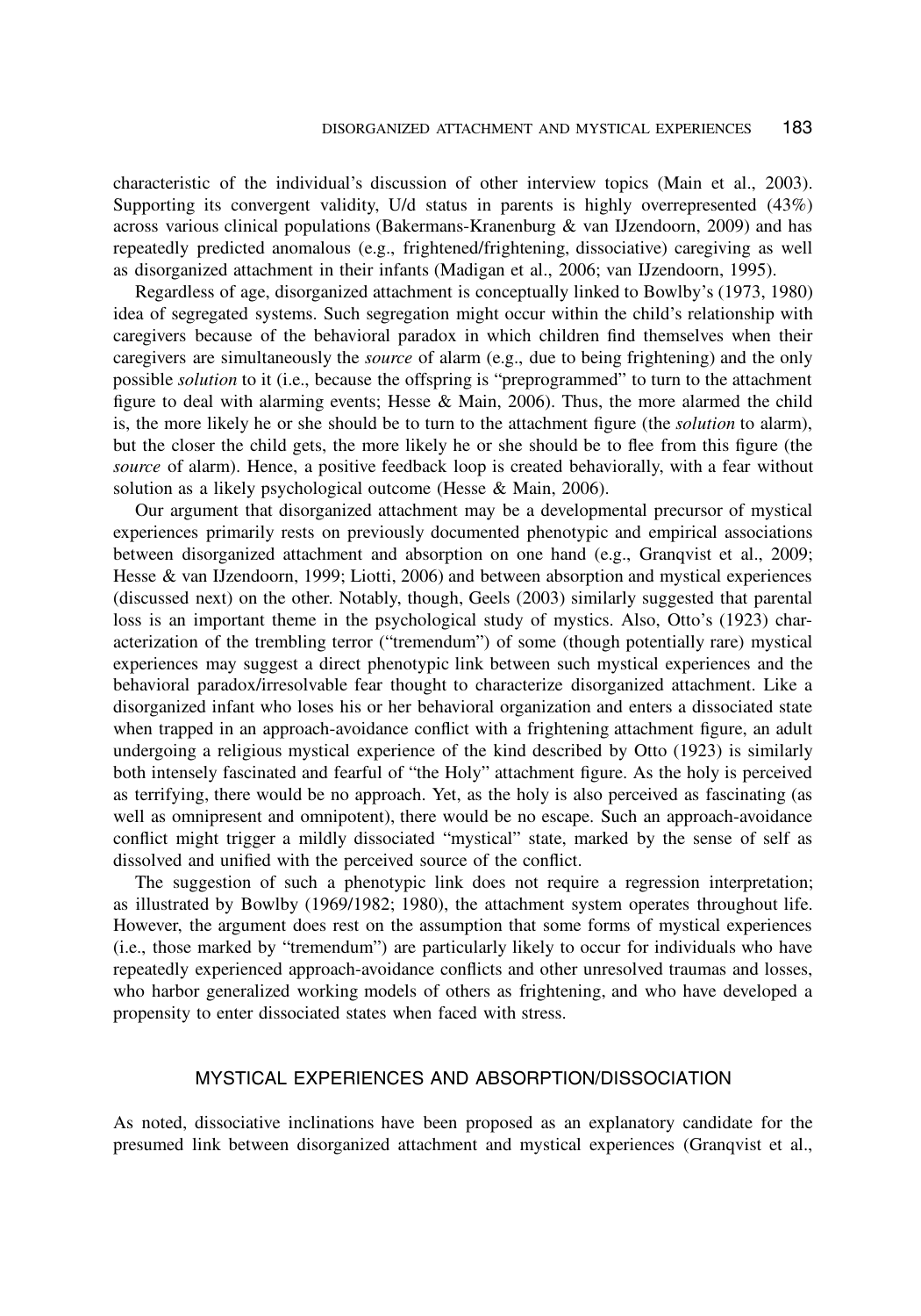2007). Dissociation is multifaceted, referring to various disruptions in the usually integrated functions of consciousness, memory, identity, and perception (American Psychiatric Association, 2000). Examples of dissociation range from ordinary dream sleep, via somewhat less common states of absorption, hypnosis, and trance, to highly pathological states of derealization, depersonalization, and selective amnesia (e.g., Waller, Putnam, & Carlson, 1996).

The term absorption was coined by Tellegen and Atkinson (1974) and refers to individual differences in "the disposition for having episodes of 'total' attention that fully engage one's representational (i.e., perceptual, enactive, imaginative, and ideational) resources" (p. 268). Absorption is fairly normally distributed in the general population (Tellegen & Atkinson, 1974). In fact, whether absorption truly is an example or merely a correlate of dissociation is debated among dissociation scholars (e.g., Dell, 2009). Although absorption is empirically related to other aspects of dissociation as well as weakly to moderately linked with psychopathology, it is not part of the dissociative "taxon" that has been established in the literature as a hallmark of some serious forms of psychopathology (Waller et al., 1996). Moreover, unlike other forms of dissociation, absorption is also associated with "positive" outcomes such as heightened creativity (Manmiller, Kumar, & Pekala, 2005).

Individuals high in absorption are prone to having their attentional systems fully absorbed by whatever mental process that is under execution, whether it be their own imagination or some external stimulus. Naturally, such states of absorption represent an altered state of consciousness (Manmiller et al., 2005). In addition, when all/most processing resources are occupied, the usual meta-cognitive monitoring of one's perceptions and thoughts is likely counteracted (Manmiller et al., 2005). Consequently, absorption is a reliable predictor of suggestibility in general and hypnotizability in particular (e.g., Roche & McConkey, 1990). To illustrate, among study participants who had been primed with spiritual and religious content, high absorption scorers reported an elevated occurrence of mystical experiences during a brief sensory deprivation session (Granqvist et al., 2005; Granqvist & Larsson, 2006).

Phenotypically, mystical experiences may represent examples of highly absorbed states. As noted by Hood and colleagues (2009),

the wide diversity of triggers or conditions facilitating mystical experiences ... may have in common the fact that an individual fascinated by any given trigger experiences a momentary loss of sense of self, being "absorbed" or "fascinated" by his or her object of perception. (pp. 354– 355)

Extrovertive mysticism in particular is prototypical for a state of "total attention." Consequently, familiarity with mystical experiences is directly referenced in one item on the Tellegen and Atkinson (1974) absorption scale, whereas some other items reference states that may or may not occur during a mystical experience (see Footnote 1).

However, absorption and mystical experiences are by no means conceptually synonymous. Whereas many mystical experiences are characterized by mind expansion, or a widening of attention and a subjective sense of fully perceiving all that there is, many examples of absorption are marked by a narrowing of attention, as when an individual inhibits taskirrelevant information and remains absorbed by task-central information (e.g., DePrince  $\&$ Freyd, 1999). Trauma-induced "tunnel states" (e.g., following natural disasters such as an earthquake) exemplifies this latter kind of absorption (Cardena & Spiegel, 1993).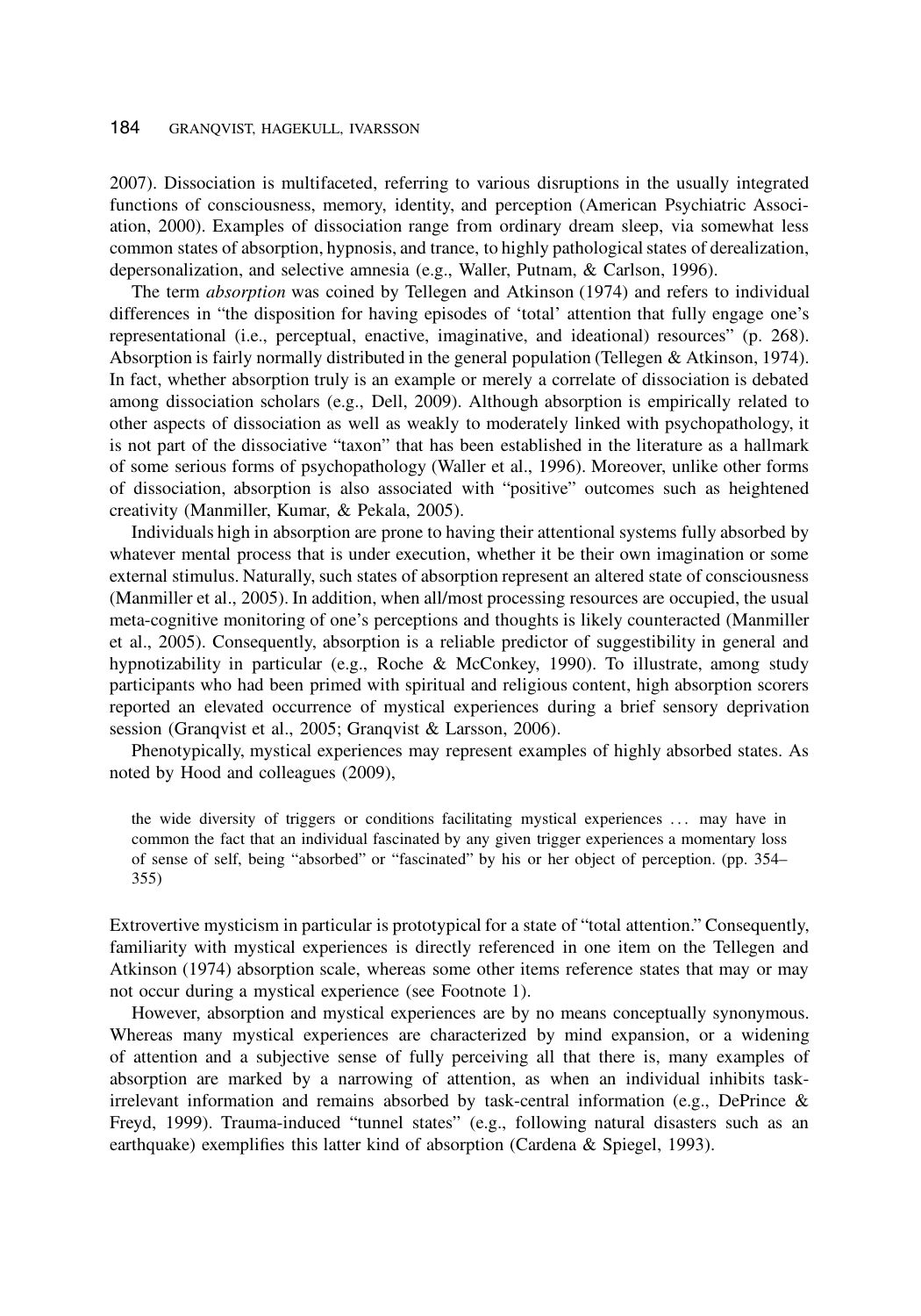Empirical research indicates that, unlike conventional aspects of religion, mystical experiences are moderately positively associated with absorption and hypnotizability (Granqvist et al., 2005; Granqvist & Larsson, 2006; Spanos & Moretti, 1988). However, mystical experiences are not related to other aspects of dissociation (Kroll, Fiszdon, & Crosby, 1996). This is expectable, in that mystical states are experienced as unusually "real" whereas dissociation is often marked by derealization. This also resonates with the conclusion (previously) that mystical experiences are generally not markers of psychopathology.

### THE PRESENT STUDY

Virtually all treatisies of disorganized attachment view it as a risk factor in development (e.g., van IJzendoorn, Schuengel, & Bakermans-Kranenburg, 1999). Hence, there is a major gap in the literature on potential nonpathological sequelae of disorganized attachment and the associated propensity to enter altered states (absorption). However, this should not blind us to the possibility that disorganized attachment and absorption may also be linked to certain nonpathological outcomes such as a capacity for mystical experiences.

We predicted that disorganized attachment would be linked to mystical experiences and that this link would be mediated by absorption. To examine the discriminant validity of this model, we also tested whether disorganized attachment and absorption are unrelated, as expected, to more conventional aspects of religiosity (in this case, theistic beliefs and level of religiousness). Finally, we examined two alternative mediational models, testing whether mystical experiences mediate the relation between disorganized attachment and absorption and whether New Age spirituality, as a potential third variable, mediates the relation between disorganized attachment and mystical experiences. We relied on a prospective longitudinal follow-up of a previous study (Granqvist et al., 2007; see also Granqvist et al., 2009) to test these predictions and models.

## METHOD

#### Participants and Procedure

At the first measurement occasion (Time 1), the sample consisted of 84 participants interested in religion/spirituality in Uppsala, Sweden. Participants were visited at and recruited from religion/spirituality-relevant group gatherings, including Uppsala University theology classes; a Pentecostal Movement student gathering; a Pentecostal Movement prayer meeting for former drug and alcohol addicts; a Bible study group, held by the Swedish Lutheran Church; and a student seminar on the relation between therapy and pastoral care. Finally, to get participants who were not involved in organized religion but held an interest in spirituality, participants were recruited via a news advertisement asking for participants for a study about spirituality and human relationships; the same information was given to the other groups. Participants were contacted by phone, and interview appointments scheduled. Attachment interviews (see next) were individually administered at a university department by the first author.

At Time 1, the mean age of the 62 individuals (74% of the original sample) who partook in the longitudinal follow-up (i.e., the present sample) was 29.33 years ( $SD = 10.05$ ; range  $=$ 20–50). Thirty-five percent of participants were male.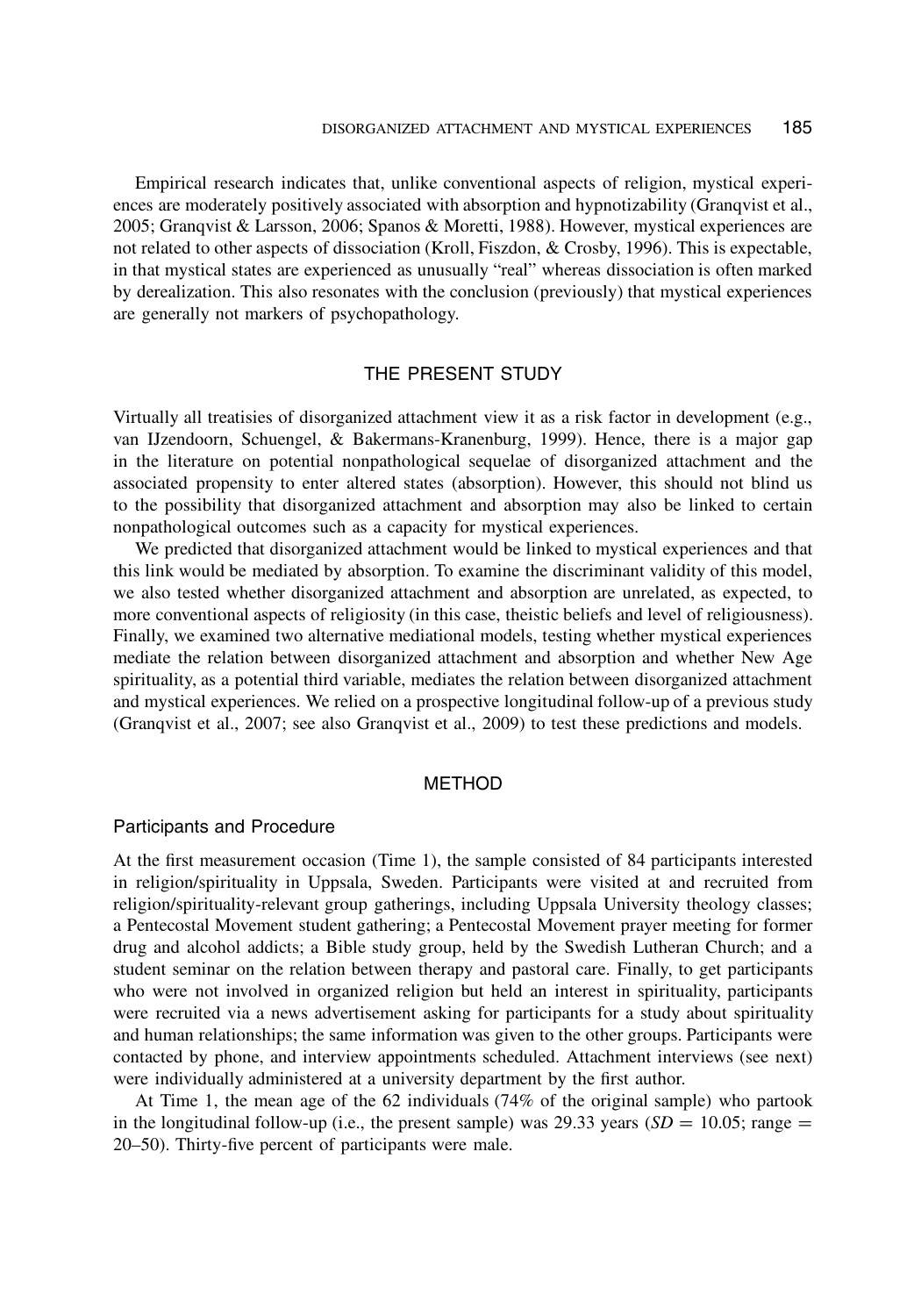Three years later (at Time 2), participants were contacted by phone and asked to participate in a follow-up. According to t tests and chi-square tests, there were no differences on sex, age, or disorganized attachment at Time 1 between participants who dropped out from the Time 2 assessments and those who remained in the study (all  $ps > .10$ ).

Following the phone call, a questionnaire including the absorption, mysticism, and religion variables (see next) was sent to the remaining participants. They were instructed to fill out the questionnaire and bring it to a scheduled laboratory visit (including tasks not used in the present study). Hence, no reminders were needed. (For additional sample and procedural details, see Granqvist et al., 2009; Granqvist et al., 2007).

#### Instruments and Constructs

 $U/d$  attachment. The AAI (Main et al., 2003) was used to assess disorganized attachment. The AAI is a semistructured interview containing 20 questions with specific guidelines for follow-up probes. The participants are asked to describe and evaluate their childhood through attachment-specific memories. The interviews normally vary in length between 45 and 90 min and are transcribed verbatim for subsequent coding. For purposes of the present study, the most important questions concern loss through death and experiences of abuse.

The AAIs were coded according to Main et al.'s (2003) scoring and classification system. The transcripts were coded on three types of 9-point scales: probable experiences, organized states of mind, and U/d attachment. Participants were then classified into one of five categories based on his or her state of mind and U/d scores (for a detailed description of these scales and categories, see Granqvist et al., 2007; Hesse, 2008). These classifications were then further collapsed to facilitate the disorganized versus organized attachment comparisons.

Participants were assigned to an Unresolved/disorganized Attachment category  $(n = 8)$  when there were marked linguistic breakdowns in discussions of potentially traumatic memories. A U/d classification was assigned when at least one of the following discourse characteristics appeared at pronounced levels (i.e., a continuous U/d score  $> 5$ ) during the discussion of loss of important persons through death and/or sexual or physical abuse experiences: (a) lapses in the monitoring of reasoning (e.g., as implied in statements indicating that a dead person remains alive in the physical sense), (b) lapses in the monitoring of discourse (e.g., visualsensory images related to the trauma intrude discourse), and (c) extreme-lingering behavioral reactions to the traumatic event (e.g., the interviewee is suicidal and explicitly attributes this to the loss of a loved one). The U/d category is held to indicate "local" or trauma-specific disorganization (Main et al., 2003).

Although rare in normal populations, some interviewees  $(n = 2$  in this sample) provide discourse that does not fit the linguistic patterning associated with organized attachment (next) and are therefore assigned to a Cannot Classify (CC) category. CC status is held to indicate "global" attachment disorganization (Main et al., 2003). However, both participants assigned this classification were also judged unresolved/disorganized.

Participants were assigned to an overall Organized Attachment category ( $n = 54$ ) when their discourse was judged to fit the linguistic patterning of secure/autonomous (F), insecure/ dismissing (Ds), or insecure/preoccupied (E) discourse, without breaking down in potential discussions of loss or abuse. Interviewees assigned an F classification provide discourse marked by high coherence of transcript: The participant is collaborative, and the transcript provides a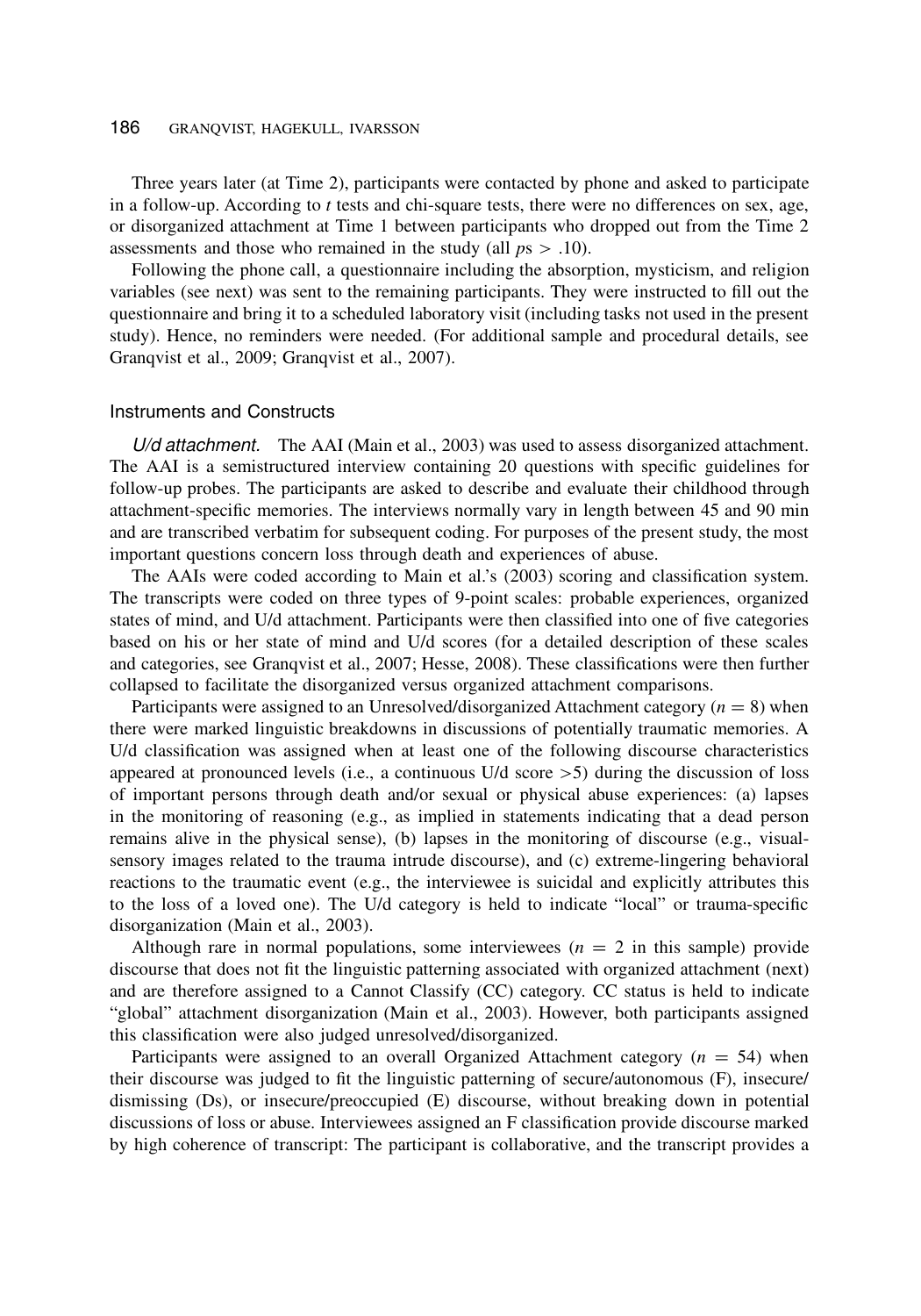credible, internally consistent, and free-flowing picture of the participant's experiences, feelings, and viewpoints regarding attachment. Participants assigned a Ds classification provide discourse marked by high idealization, insistence on lack of memory, and/or contemptuous derogation of attachment. Individuals assigned an E classification provide discourse characterized by high involving anger or passivity of thought processes in relation to attachment.

Interviews were coded by two certified coders who were blind to all other data, except sex and age. The principal coder was the first author, but interviews were also coded by the third author, a certified AAI trainer. The psychometric properties of the AAI in general and disorganized attachment considerations in particular are well established (Hesse, 2008). In this study, the interrater reliability across 46 cases was 76% for four categories (combining U and CC;  $k = .62$ ,  $p < .001$ ). As adequate validity theoretically requires adequate reliability, the coders discussed and resolved their disagreements in an active effort to obtain higher validity. Remaining disagreements were resolved using a third coder, Anders G. Broberg, who is also a certified AAI trainer.

Absorption. Tellegen and Atkinson's (1974) absorption scale was used to assess the disposition for having episodes of "total" attention that fully engage one's representational resources. This scale includes 34 items, scored on a 6-point response scale, from 1 (strongly disagree) to 6 (strongly agree),  $(M = 3.47, SD = 0.82)$ . Sample items include, "Different colors" have distinctive and special meanings for me" and "My thoughts often don't occur as words but as visual images." The psychometric properties of this instrument are well established. For example, as theoretically expected, scale scores predict susceptibility to hypnotic induction (e.g., Roche & McConkey, 1990; Tellegen & Atkinson, 1974). The internal consistency was high in the present study ( $\alpha = .94$ ).

Mystical experiences. The Mystical Experiences scale ("M-scale"; Hood, 1975), as translated and adapted to a 30-item Swedish version (Holm, 1982), was used to tap lifetime occurrence of mystical experiences. The M-scale is the most frequently used empirical measure of mystical experiences (Hood et al., 2009). Sample items include, "I have had an experience in which ultimate reality was revealed to me" and "I have had an experience in which I realized the oneness of myself with all things." Items were scored on a 6-point scale, ranging  $1$  (strongly disagree) to 6 (strongly agree), and summed to create average scores  $(M = 3.89, SD = .92)$ . The reliability and validity of the M-scale are well established, for example, in adequate internal consistency and relations to other assessments of mystical experiences (Hood et al., 2009). The internal consistency was high also in the present study  $(\alpha = .93)$ .

Theistic beliefs. Theistic beliefs were tapped by a single item. Respondents indicated on a 6-point scale, ranging 1 (strongly disagree) to 6 (strongly agree), the extent to which they agreed with the statement "God is a living, personal being who is interested and involved in human lives and affairs" (Granqvist & Hagekull, 2003; cf. Kirkpatrick, 1998;  $M = 4.90$ ,  $SD =$ 1.69). This measure has shown adequate stability (Granqvist & Hagekull, 2003; Kirkpatrick, 1998).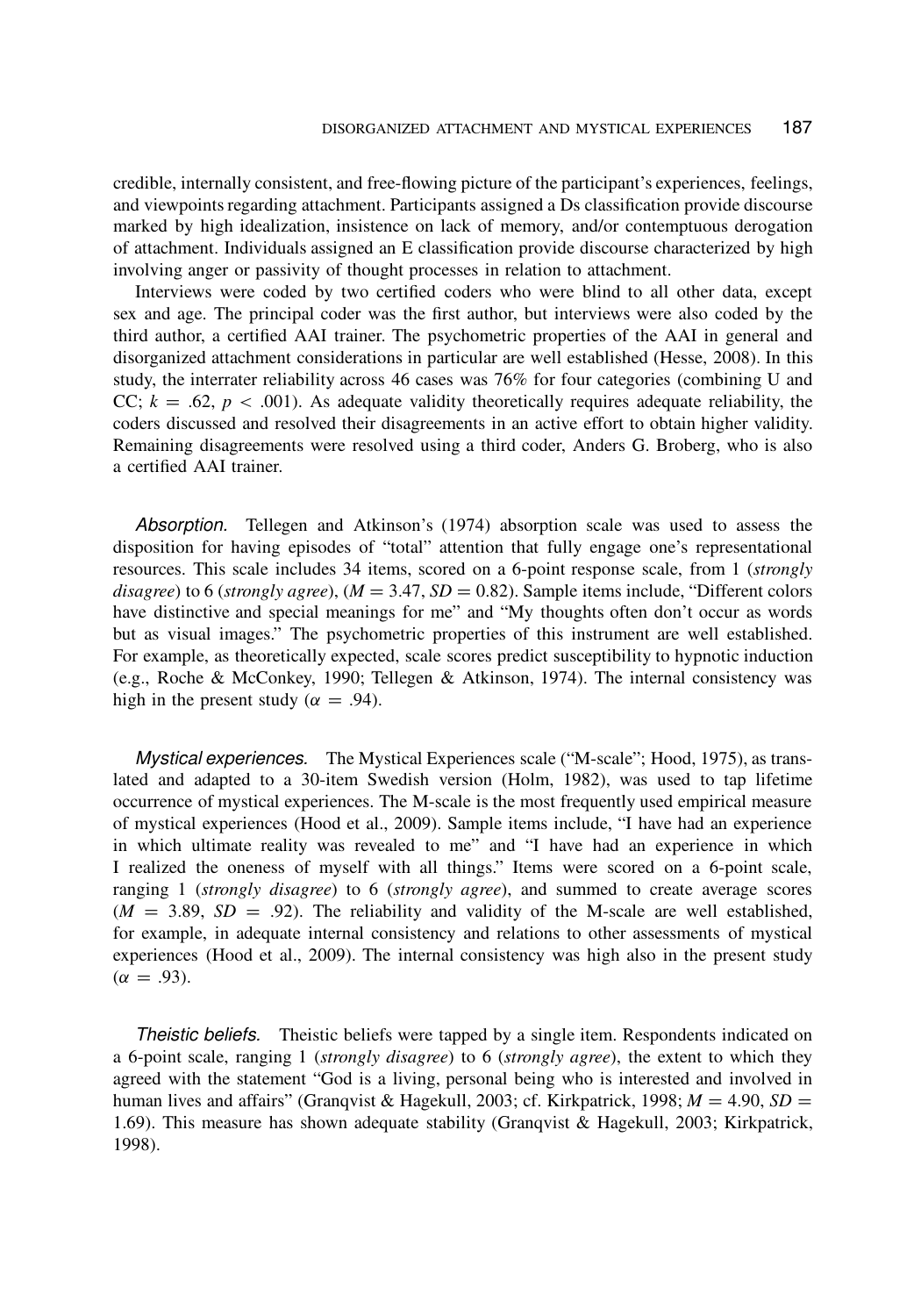Level of religiousness. Strength of religiousness was tapped by the six-item Level of Religiousness scale (Granqvist & Hagekull, 2003). Sample items include, "I regularly pray to God" and "Religion is important to me in my everyday life." Items were scored on a 6-point scale, ranging 1 (strongly disagree) to 6 (strongly agree), and summed to create average scores  $(M = 4.58, SD = 1.55)$ . Previous studies indicate high stability and internal consistency (e.g., Granqvist & Hagekull, 2003). Internal consistency was high also in the present study ( $\alpha =$ .95).

#### Statistical Analyses

To assess whether the conditions for testing a mediational model were met (Baron & Kenny, 1986), bivariate relations between study variables were first tested using Pearson correlations and t tests. Second, mediation was first assessed using multiple regression analyses, where a full mediational model is descriptively supported when the mediating variable explains virtually all shared variance between a predictor and an outcome. However, in some cases, mediation is only partial. Therefore, we relied also on the Sobel Z test to formally test mediation (MacKinnon, Lockwood, Hoffman, West, & Sheets, 2002), where a significant Z value demonstrates at least partial mediation.

One-tailed tests were used to test hypothesized bivariate relations and mediation (i.e., links between disorganized attachment, absorption, and mystical experiences). First, on theoretical and empirical grounds, we had made a priori predictions about the directions of such associations. Second, we expected modest relations between disorganized attachment and the other phenomena. Using a limited sample size and two-tailed tests would thus risk producing Type II errors.

## **RESULTS**

#### Preliminary Analyses and Bivariate Relations

To warrant aggregation of the organized state of mind classification groups (i.e., F, Ds, E), we tested whether these groups (disregarding disorganization considerations) differed on the absorption and mystical experiences scale. They did not,  $Fs(2, 57) = .42$  and 2.33, ns, respectively. Thus, aggregation was warranted in relation to both variables.

To examine whether participants classified as disorganized differed from those classified as organized on the mysticism and religion variables (i.e., outcomes) and on absorption (i.e., the presumed mediator), t tests were performed. Results from these comparisons are presented in Table 1. As expected, results showed disorganized participants to score significantly higher both on absorption (cf. Granqvist et al., 2009) and on mystical experiences. The strength of these differences was large and medium, respectively. As also predicted, there were no differences between these groups on theistic beliefs or level of religiousness.

We also ran Pearson correlations between the presumed absorption mediator and each of the outcome variables, which are also displayed in Table 1. These analyses showed that absorption was strongly positively related to mystical experiences but unrelated to both theistic beliefs and level of religiousness.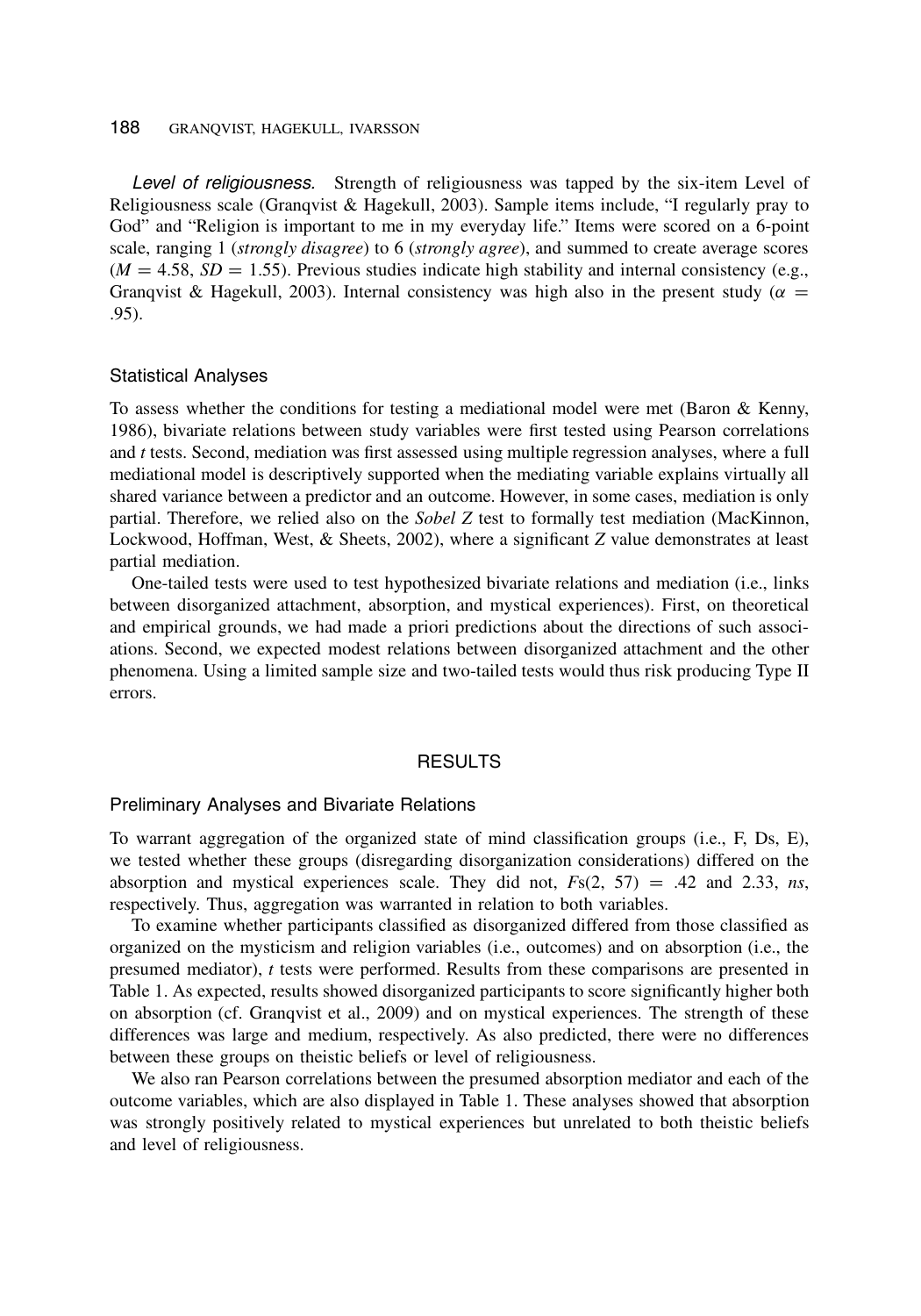|                        | Disorganized<br>Attachment<br>M(SD) | Organized<br>Attachment<br>M(SD) | t(60)    | d      | r With<br>Absorption |
|------------------------|-------------------------------------|----------------------------------|----------|--------|----------------------|
| Absorption             | 4.15(0.90)                          | 3.36(0.76)                       | $2.65**$ | 1.02   |                      |
| Mystical experiences   | 4.45(1.05)                          | 3.81(0.88)                       | 1.87*    | .71    | $.71**$              |
| Theistic beliefs       | 4.75(2.05)                          | 4.93(1.65)                       | $-.27$   | $-.11$ | .06                  |
| Level of religiousness | 4.69(1.85)                          | 4.60(1.52)                       | .21      | .06    | .13                  |

TABLE 1 Means, Standard Deviations, Standardized Effect Sizes, and Results from t Tests of Mean Differences Between Disorganized ( $n = 8$ ) and Organized ( $n = 54$ ) Attachment Groups on Absorption and the Outcome Variables  $+$  Correlations Between Absorption and the Outcome Variables

Note. ds were calculated with pooled SDs.

\*p < .05. \*\*p < .01; one-tailed.

The bivariate relations among disorganized attachment, absorption, and mystical experiences warranted a formal test of mediation (Baron & Kenny, 1986). Notably, the conditions were not met for testing a mediational model with theistic beliefs or level of religiousness as outcomes.

## Tests of Mediation

First, results from a multiple regression analysis descriptively supported the mediational model in that the bivariate relation ( $\beta = .23$ ,  $p < .05$ ), between disorganized attachment (dummycoded; disorganized attachment  $= 1$ , organized attachment  $= 0$ ) and mystical experiences entirely disappeared ( $\beta = 0.00$ , partial  $r = 0.01$ , ns), following the inclusion of absorption. The mediating absorption variable was in turn strongly related to mystical experiences ( $\beta = .71$ ,  $p < .001$ ). Results for the full regression model were  $F(2, 59) = 30.55$ ,  $p < .001$ , Adj.  $R^2 =$ .49. Second, the formal test of mediation yielded a significant result (Sobel  $Z = 2.44$ ,  $p <$ .01). These findings are illustrated in Figure 1.

## Tests of Alternative Mediational Models

Regarding alternative mediational models, it is generally advisable to test whether alternative models are equally applicable as the mediational models hypothesized in any given study (e.g., Judd & Kenny, 1981). Although the alternative models were in this case not motivated by theoretical considerations, we tested the statistical applicability of two additional models to our



FIGURE 1 Mediational model linking disorganized attachment, absorption, and mystical experiences. Note. Sobel  $Z = 2.44**$ , \*p < .05. \*\*p < .01; one-tailed.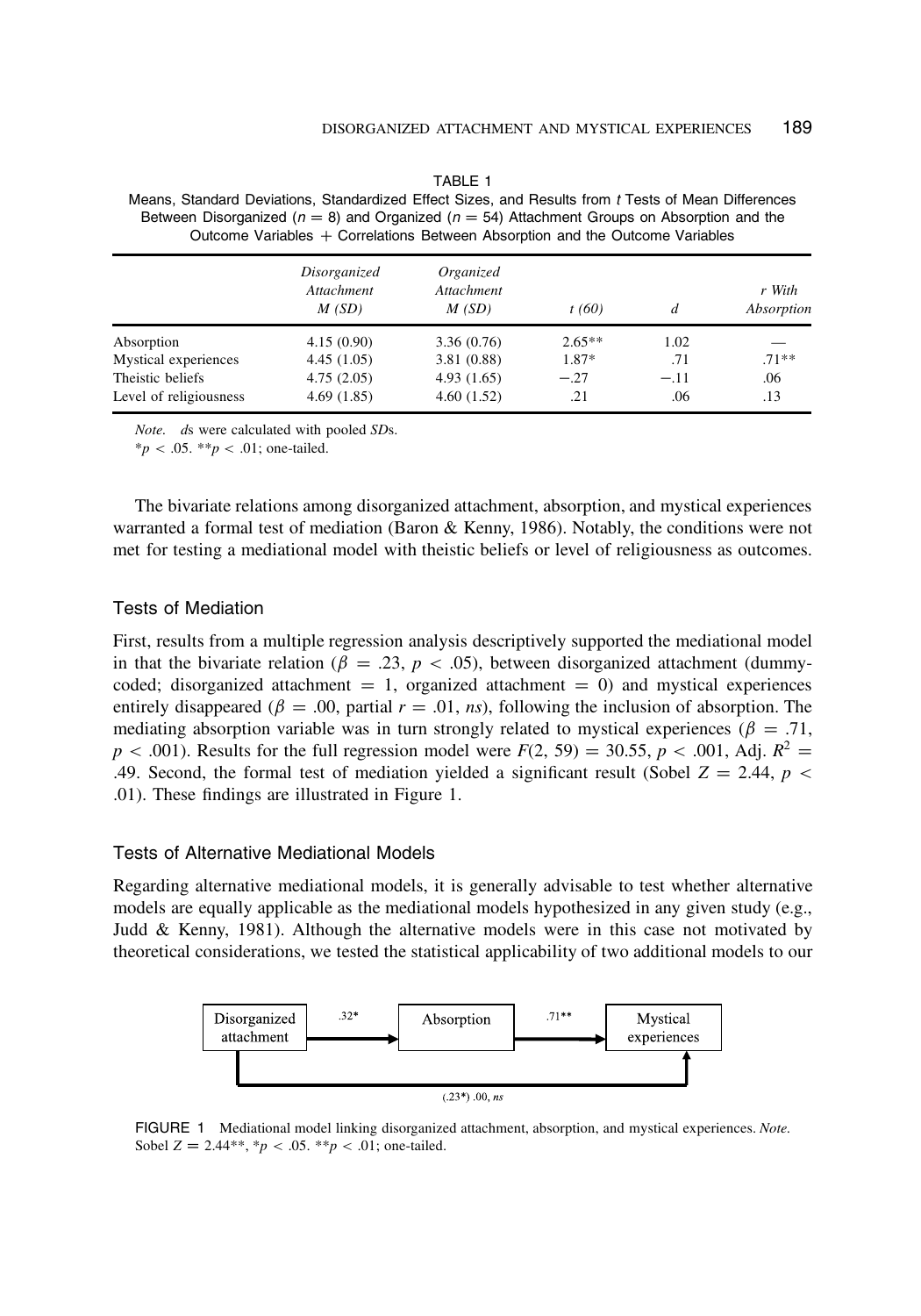data. First, we tested whether mystical experiences mediated the relation between disorganized attachment and absorption. The Sobel test yielded only a marginally significant result  $(Z =$ 1.81,  $p = .07$ ). Also, the relation between disorganized attachment and absorption remained significant when controlling for mystical experiences (partial  $r = .23$ ,  $p < .05$ ).

Second, given our previously reported results linking disorganized attachment to absorption and New Age spirituality (Granqvist et al., 2009), we tested whether New Age spirituality acted as a third variable, mediating the relation between disorganized attachment and mystical experiences. Although New Age spirituality was robustly positively related to mystical experiences ( $\beta = .45$ ,  $p < .01$ ), it did not act as a mediator (Sobel  $Z = 1.17$ , ns). Moreover, the relation between disorganized attachment and mystical experiences remained marginally significant when controlling for New Age spirituality (partial  $r = .18$ ,  $p = .08$ ). In sum, the alternative mediational models received less conclusive support than the hypothesized model.

#### Supplementary Analyses

We performed four sets of supplementary analyses. First, given the proposed distinction between introvertive, extrovertive, and religious interpretation dimensions of mystical experiences (Hood, Morris, & Watson, 1993), we performed supplemental analyses using these subdimensions of the M-scale. Although bivariate results were somewhat stronger for the total scale (previously), they were very similar across the introvertive, extrovertive, and religious interpretation dimensions: rs with disorganized classifications were .21 ( $p < .05$ ), .17, and .19  $(ps < .10)$ . The partial rs when controlling for absorption were in all cases nonsignificant: .04,  $-.08$ , and .06, ns, respectively. Moreover, across dimensions, results supported the hypothesized mediational model: Sobel  $Z_s = 2.36$ , 2.49 ( $ps < .01$ ), and 2.11 ( $p < .05$ ), respectively.

Second, the bivariate link  $(r = .71)$  between absorption and mystical experiences was surprisingly strong in this sample (cf. the more moderate correlations in Granqvist et al., 2005,  $r = 0.38$  [data not shown]; Spanos & Moretti, 1988,  $r = 0.53$ . This is likely, at least in part, to reflect shared method variance (i.e., both constructs were tapped by self-reports) and some degree of semantic overlap (see the introduction section). Therefore, we recalculated the main correlations and regressions with those items excluded from the absorption scale.<sup>1</sup> Results remained virtually identical. Absorption was still robustly and positively correlated with mystical experiences,  $r(60) = .69$ ,  $p < .001$ . Also, the hypothesized mediational model was descriptively supported by the Baron and Kenny (1986) criteria in a regression analysis: The bivariate relation between disorganized attachment and mystical experiences dropped to nonsignificance ( $\beta = .04$ , partial  $r = .05$ , ns), following the inclusion of absorption, which was strongly related to mystical experiences ( $\beta = .68$ ,  $p < .001$ ). Results for the full regression

<sup>&</sup>lt;sup>1</sup>The following six items were excluded from the absorption scale (resemblances with mystical experiences noted in parentheses): "I think I really know what some people mean when they talk about mystical experiences" (personal familiarity with mystical experiences); "Sometimes I feel as if my mind could envelop the whole world" (cf. perception of totality) and "I sometimes 'step outside' my usual self and experience an entirely different state of being" (mystical experiences exemplify altered self-states); "Sometimes I experience things as if they were doubly real" (mystical experiences include a profound sense of heightened reality); "It is sometimes possible for me to be completely immersed in nature or in art and to feel as if my whole state of consciousness has somehow been temporarily altered" (cf. nature mysticism); and "At times I somehow feel the presence of someone who is not physically there" (mystical experiences may involve perceptions of the divine).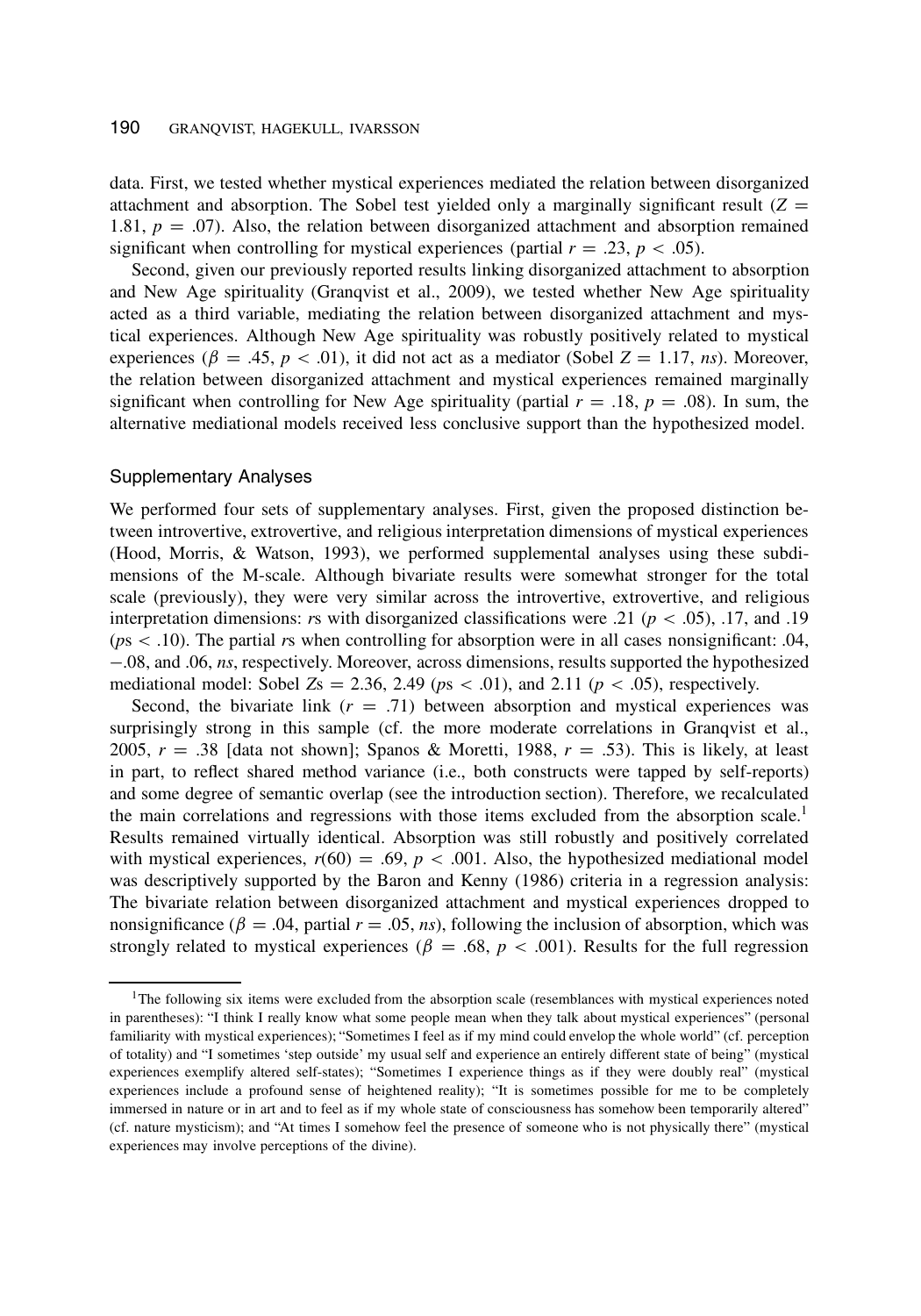model were,  $F(2, 59) = 26.76$ ,  $p < .001$ , Adj.  $R^2 = .46$ . In addition, the formal test of mediation yielded a significant result (Sobel  $Z = 2.20$ ,  $p = .01$ ). Finally, the alternative mediational model with absorption as outcome (previously) did not receive more conclusive support when analyzed with mysticism-resembling items excluded from the absorption variable.

Third, as disorganized attachment was categorical, we ran two supplemental analyses of covariance (Baron & Kenny, 1986) with mystical experiences as outcome and absorption as covariate; one with and one without mysticism-resembling items included in the absorption variable. These analyses confirmed the regression results: The effects of disorganized attachment were nonsignificant when absorption was included as a covariate,  $Fs(1, 59) = .00$  and .15, ns, whereas the effects of absorption were highly significant,  $Fs(1, 59) = 69.16$  and 57.92,  $ps < .001$ .

Finally, an obvious limitation in this sample is that only eight participants met the criteria for a disorganized attachment classification. Therefore, to retain disorganization-relevant variation for all 62 study participants, we ran supplemental analyses using the continuous U/d scale scores (for more details on these scores, see Granqvist et al., 2009). The bivariate link between U/d scores and mystical experiences was only marginally significant ( $r = .20$ ,  $p = .056$ ). Nevertheless, this modest relation disappeared almost entirely when absorption was controlled (partial  $rs = .04$  and  $.05$ , ns), with mysticism-resembling items included and excluded from the absorption variable, respectively. Consequently, Sobel Z tests showed that the marginal association between continuous U/d scores and mystical experiences was also mediated by absorption ( $Z_s = 1.93$  and 1.89,  $ps < .05$ , respectively). Thus, although results were stronger when using disorganized classifications, results based on continuous disorganization scores clearly pointed in the same direction and did support the hypothesized mediational model.

#### **DISCUSSION**

To the best of our knowledge, this is the first study to indicate a link between a developmental construct (i.e., disorganized attachment) and mystical experiences. This finding extends the previously documented relation between disorganized attachment and New Age spirituality (Granqvist et al., 2009; Granqvist et al., 2007). The results also supported the idea that absorption serves as a mediating link for the association between disorganized attachment and mystical experiences. Notably, these conclusions applied across all three dimensions of the mystical experiences scale.

Moreover, the two alternative mediational models tested received less conclusive support than the hypothesized model (i.e., the relation between disorganized attachment and absorption was not fully mediated by mystical experiences; the relation between disorganized attachment and mystical experiences was not mediated by New Age spirituality). In addition, although results were somewhat weaker in analyses based on continuous disorganization scores, they clearly pointed in the same direction as the classification-based analyses, and they did support the hypothesized mediational model. Also, these conclusions held after excluding items from the absorption scale that resembled items on the mystical experiences scale.

In contrast, and supporting the discriminant validity of the mediational model, it was not applicable to more conventional aspects of religion, which were unrelated both to disorganized attachment (cf. Granqvist et al., 2007) and absorption (cf. Granqvist & Larsson, 2006). In other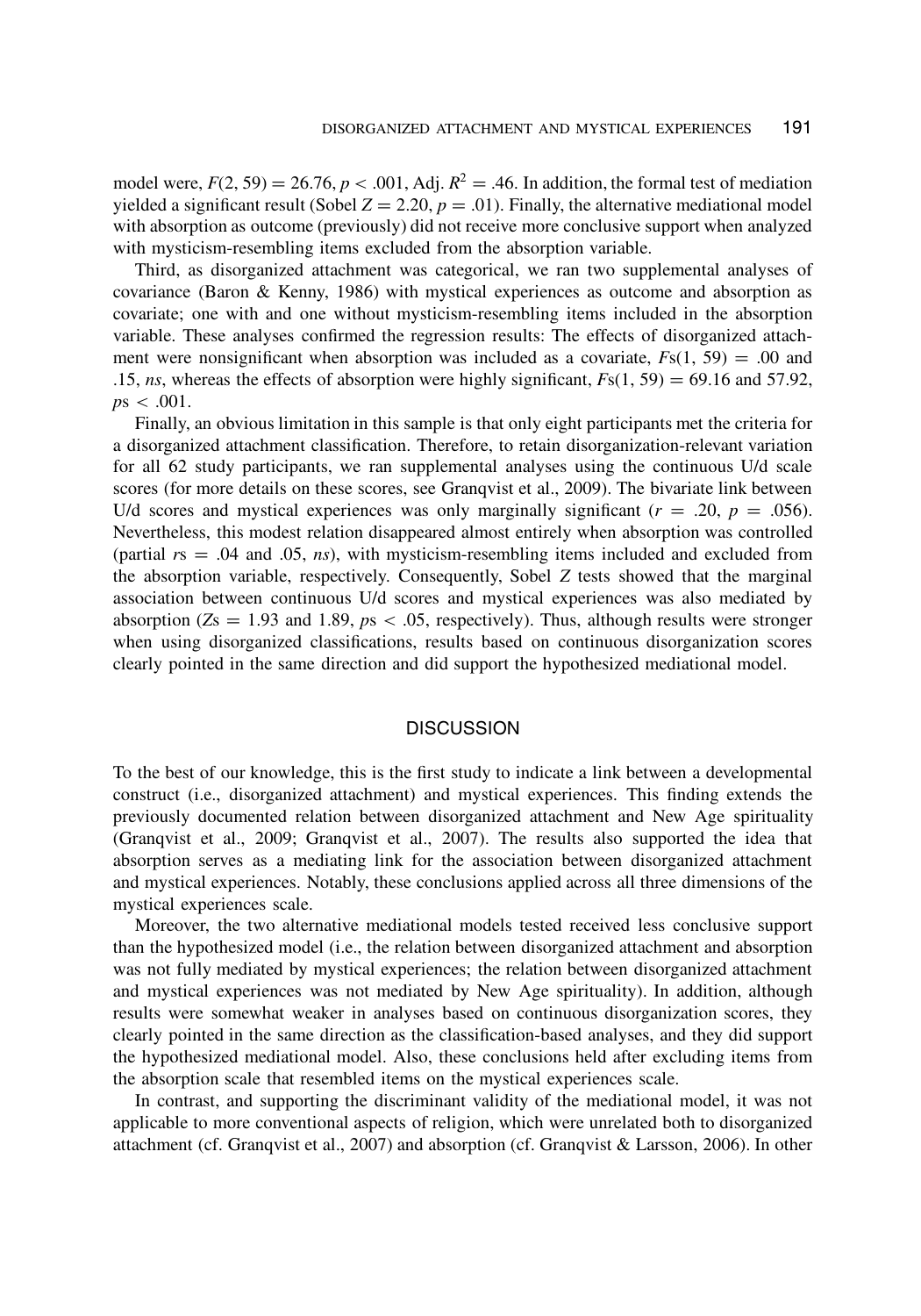words, the study findings suggest that failed resolution of trauma and the associated propensity for experiencing altered states of consciousness may express themselves in the religious and spiritual domain in a proclivity specifically for mystical experiences.

We did not expect disorganized attachment to be a strong predictor of mystical experiences. Only roughly 5% of the scale variance was statistically explained by the disorganized attachment predictor. Thus, our results are in line with a multifactorial understanding of mystical experiences. Many important pathways to mystical experiences are indeed likely to be independent of disorganized attachment, as is also evident in some of its extraneous correlates (e.g., high education, affluence; Hood et al., 2009). This should effectively temper any temptation to view disorganized attachment as the only developmental construct of relevance for mystical experiences.

Notably, regardless of developmental considerations, Hood and colleagues (2009) may well be right that the reason why a particular (though diverse) set of facilitators (e.g., psychedelic drugs, unanticipated stress, religious settings) trigger mystical experiences may be that they readily produce alterations in consciousness (e.g., momentary dissolution of the sense of self) while lending themselves as likely targets of fascination (or absorption). If so, absorption would be the "grand mediator" of mystical experiences. Our findings, indicating a strong link between absorption and mystical experiences, also when semantic overlap between the two had been reduced substantially  $(r = .69)$ , are consistent with such an interpretation. Needless to say, though, this speculation requires additional research.

We realize that the theoretical model proposed and the supportive empirical findings obtained in this study, which demonstrate that mystical experiences are linked with the most serious form of insecure attachment as well as with mild dissociative inclinations, may appear discouraging to many individuals who have experienced personally meaningful and potentially life-changing mystical experiences. However, appearances should always be treated with caution. Nevertheless, based on our findings, some scholars could be tempted to argue that as absorption is part of the larger dissociation construct, and both dissociation and disorganized attachment are linked to psychopathology and mystical experiences, which in themselves take the form of mildly dissociated states, it follows that mystical experiences are inherently pathological. Apart from faulty logic, there are several problems associated with such a conclusion.

First, whether absorption is a true example of dissociation is debated (e.g., Dell, 2009). Our own understanding is that it is, but that it represents a mild example, which is not strongly related to psychopathology (cf. Waller & Ross, 1997). As an analogy, dream sleep is inherently dissociative, but far from pathological. Second, mystical experiences are not associated with pathological aspects of dissociation (Kroll et al., 1996). Third, the lifetime prevalence of mystical experiences (about 35%; Hood et al., 2009) is about 10 times higher than dissociative psychopathology (roughly 3% belong to the dissociative taxon; Waller & Ross, 1997), indicating that mystical experiences are far more "normal" in the statistical sense. A high prevalence of mystical experiences was certainly confirmed also in this predominantly religious/spiritual sample:  $52\%$  ( $n = 32$ ) of the full sample had a mean score above partial agreement on the M-scale.<sup>2</sup> Fourth, and relatedly, mystical experiences have, in fact, not been positively related

<sup>&</sup>lt;sup>2</sup>For purposes of comparison, 75% (six of eight) of participants assigned a disorganized classification scored above partial agreement, compared with 48% (26 of 54) of participants assigned an organized classification (odds ratio  $=$ 3.23).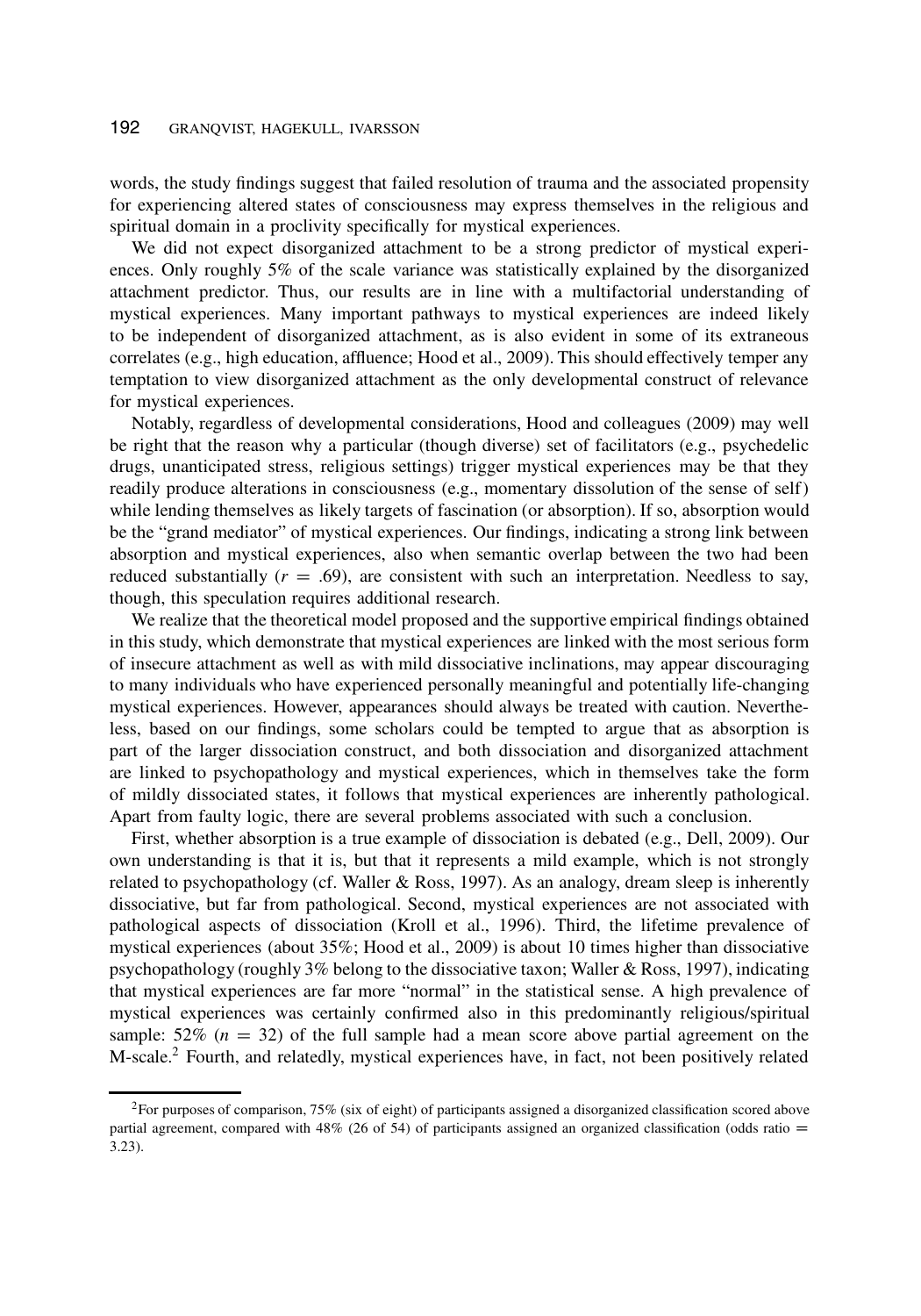to psychopathology in the research literature (Hood et al., 2009). Our own study confirms this as well: Mystical experiences were not associated with any of the psychological adjustment outcomes included in this study (i.e., trait anxiety, current depressive symptomatology, selfesteem, loneliness;  $rs < \pm .12$ ,  $ns$ ).

Finally, that disorganized attachment is a risk factor for maladaptive development in general (a valid inductive conclusion) does not imply that everything related to disorganized attachment is inevitably maladaptive (an invalid deductive conclusion). Psychologists, and attachment researchers in particular, should also entertain the possibility that disorganized attachment may confer some advantages, to some individuals, in some contexts. Although itself an unfortunate form of adaptation, most children who were judged disorganized in infancy have in fact found an organized way of relating to their previously disorganizing caregiver already by 6 years of age (i.e., through controlling caregiving or punitive behaviors; Main & Cassidy, 1988). As these individuals mature and gain autonomy, however, some may well ultimately find self-reparative activities and strategies outside the constraints of their parental relationships.

As has been argued in the attachment and religion literature (e.g., Granqvist & Kirkpatrick, 2008; Granqvist, Mikulincer, & Shaver, 2010), the religious arena, which offers an all-loving and all-nurturant attachment figure (i.e., God), may be especially helpful in this regard (cf. Kennedy, Davis, & Taylor, 1998; Reinert & Smith, 1997). In the context of religion, the disorganized individual's propensity for alterations in consciousness may in fact turn out as advantageous in that it may promote the occurrence of a religiously interpreted unity experience (i.e., mystical experience), which may in turn represent a life-changing point following intense turmoil and other unsuccessful attempts at self-regulation (e.g., through drugs or sexual promiscuity). Thus, rather than viewing mystical experiences as inherently psychopathological, they may well represent a rare example of experiences that help some individuals with disorganized attachment and dissociative inclinations to stay off a path leading to psychopathology. This speculation should be addressed in future research. It is notable, too, that this line of reasoning echoes James's (1902) century-old ideas of self-surrender at the peak of some "sick souls"' sudden religious conversion experiences, which are supposedly succeeded by a unification of their previously divided selves.

Naturally, outside the context of religion, mystical experiences (e.g., nature mysticism, unification with cosmos, psychedelic trips) may also represent emotionally profound and personally meaningful experiences with potentially long-lasting positive consequences (cf. Griffiths, Richards, Johnson, McCann, & Jesse, 2008; Griffiths, Richards, McCann, & Jesse, 2006). However, we speculate that in the presence of attributions to an all-loving, all-nurturing attachment figure as the source of the unity experienced, and in the presence of an organized corpus of teachings to which the experience may be attached and understood, mystical experiences are even more likely to be life-altering and self-reparative.

Of course, the possibility of self-reparative functions of mystical experiences does not rule out the possibility that such experiences may also have destructive effects on some individuals in some contexts. Like the effects of psychedelic drugs (Griffiths et al., 2006), mystical experiences may involve a temporary or lingering state of anxiety (cf. Otto's, 1923, "tremendum"). This may be particularly likely for troubled individuals (e.g., in the context of psychosis or personality disorder) who have suffered severe/repeated abuse from attachment figures and who consequently harbor generalizing working models of others as frightening.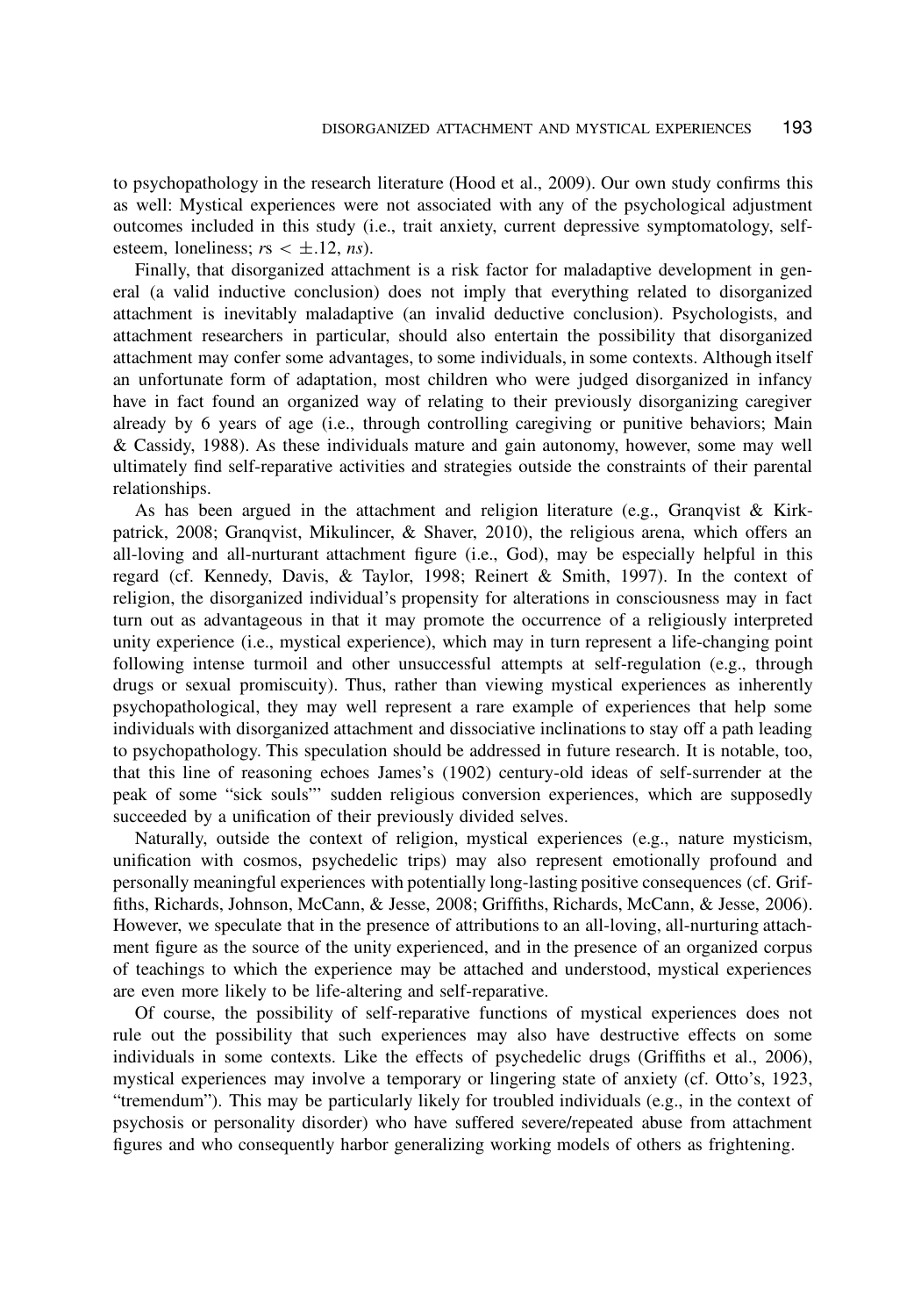Besides in the context of religion, disorganized attachment and the associated propensity for absorption may also play themselves out positively in other life domains. For example, as absorption facilitates the inhibition of task-irrelevant information, it may promote unusual forms of creativity that require "total attention" to a given topic. Given the strong link between absorption and mystical experiences, such experiences may also be linked with higher creativity. As previously speculated (Granqvist et al., 2009), even disorganized attachment (e.g., unresolved loss) may similarly promote unusual forms of creativity in some individuals.

#### Methodological Considerations and Additional Future Directions

Several methodological characteristics with implications for future studies should be noted. To begin with, in this study we could not take full advantage of the longitudinal design employed so as to enable us to study change on the relevant parameters over time because we did not include these particular study variables at both assessment points (see also Granqvist et al., 2009). Therefore, although the disorganized attachment assessment preceded the absorption and mystical experience assessments by 3 years and the results supported the process direction of the hypothesized rather than the alternative mediational models, conclusions about process direction should best be viewed as tentative. Relatedly, items on the mysticism scale concern life-time occurrence of mystical experiences, some of which may well have been experienced prior to the first assessment point in this study.

Regarding further considerations of mystical experiences, the M-scale may be criticized as biased in the direction of positive experiences, as it does not tap mystical experiences associated with fear or terror. Despite this, Spanos and Moretti (1988) found scores on the M-scale to be positively related to "diabolical" experiences. Nevertheless, this bias may have attenuated the strength of the relation between disorganization and mystical experiences observed in this study.

Besides mystical experiences, religions may foster other experiences associated with alterations in consciousness to which the current findings may or may not generalize and which should be investigated in their own right. We encourage research, for example, on glossolalia and healing during Pentecostal services, trance experiences following chanting, and ideas of spirit possession. Although evidence thus far suggests that at least among mainline Christians, disorganized attachment is not overrepresented but—if anything—underrepresented compared to the general population (Cassibba, Granqvist, Constantini, & Gatto, 2008; Granqvist et al., 2007), it may well be that disorganized attachment is associated with an elevated propensity for such experiences. Perhaps, for example, the people who most readily speak in tongues tend to be the denominational members with disorganized attachment, whereas other members may have to struggle more to receive the "holy spirit."

Researchers attempting to test this mediational model in relation to anomalous religious/ spiritual states (e.g., ideas of being possessed by evil spirits among Westerners, or of being Jesus or Lucifer as one among other personages in dissociative identity disorder) are advised to include assessments of other dimensions of dissociation than absorption. Such dimensions may be tapped by the Dissociative Experiences Scale (Bernstein & Putnam, 1986).

The sample used in this study was a convenience sample of participants drawn from different religious/spiritual groups, making population inferences uncertain. Therefore, future studies should recruit participants from more precisely demarcated religious/spiritual contexts and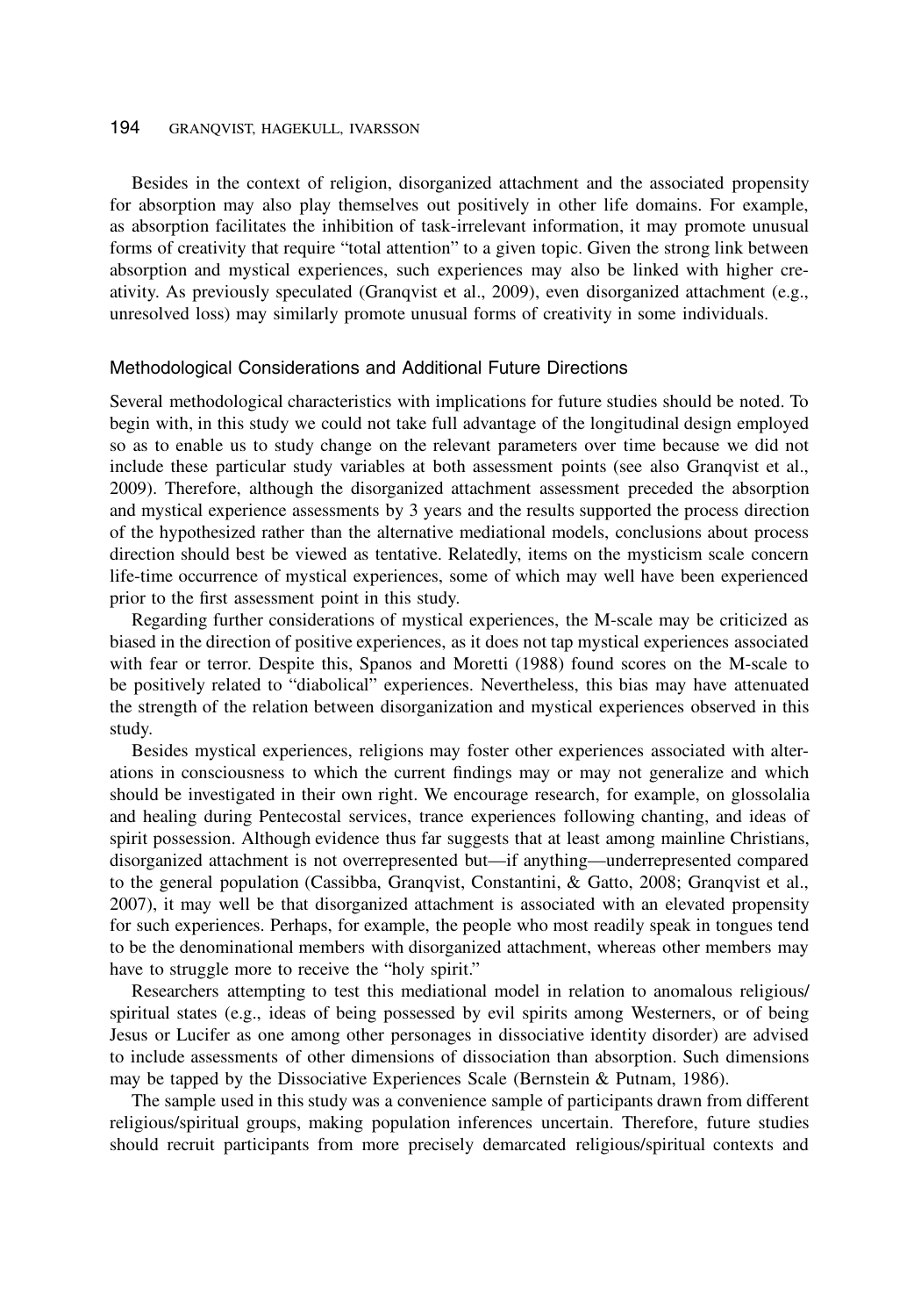compare them with matched participants drawn from other contexts (cf. Cassibba et al., 2008). In addition, our sample size was limited in general  $(N = 62)$ , including only eight participants assigned to a disorganized attachment classification in particular. Although results from analyses using disorganization scores pointed in the same direction and supported the hypothesized mediational model, they were weaker than results from the main, classification-based analyses, possibly due to a threshold effect (e.g., chance variation within the nondisorganized  $[1-5]$  scale range may have attenuated the true disorganization effect). In future studies researchers should use larger samples or screen for disorganized attachment. Finally, in this study we only have data on disorganization as identified via the AAI. It is an open question whether disorganization, as identified via other measures, is also related to mystical experiences.

#### **CONCLUSIONS**

In this article, we have proposed that disorganized attachment is linked to mystical experiences, and we have provided initial theoretical and empirical support for this proposal. We have also reported that this link is mediated by a propensity to enter altered states of consciousness. Finally, we have illustrated that the mediating model is not applicable to more conventional aspects of religion. We encourage future researchers to further test, elaborate, and refine this mediational model.

## ACKNOWLEDGMENT

The research reported herein was supported by a Grant (Dnr 1999-0507:01,02) from the Bank of Sweden Tercentenary Foundation. We are grateful to Prof. Anders G. Broberg for assistance with the AAI coding.

#### **REFERENCES**

- Ainsworth, M. D. S., Blehar, M. C., Waters, E., & Wall, S. (1978). Patterns of attachment: A psychological study of the strange situation. Hillsdale, NJ: Erlbaum.
- American Psychiatric Association. (2000). Diagnostic and statistical manual of mental disorders (4th ed., text rev.). Washington, DC: Author.
- Bakermans-Kranenburg, M. J., & van IJzendoorn, M. H. (2009). The first 10.000 Adult Attachment Interviews: Distributions of attachment representations in clinical and non-clinical groups. Attachment & Human Development, 11, 223–263.

Baron, R. M., & Kenny, D. A. (1986). The moderator–mediator variable distinction in social psychological research: Conceptual, strategic, and statistical considerations. Journal of Personality and Social Psychology, 51, 1173–1182.

- Bernstein, E. M., & Putnam, F. W. (1986). Development, reliability, and validity of a dissociation scale. Journal of Nervous and Mental Disease, 174, 727–735.
- Bowlby, J. (1973). Separation anxiety and anger. Vol. 2, Attachment and loss. New York, NY: Basic Books.
- Bowlby, J. (1980). Loss. Vol. 3, Attachment and loss. New York, NY: Basic Books.
- Bowlby, J. (1982). Attachment. Vol. 1 of attachment and loss. New York, NY: Basic Books. (Original work published 1969).
- Cardena, E., & Spiegel, D. (1993). Dissociative reactions to the San Francisco Bay Area earthquake of 1989. American Journal of Psychiatry, 150, 474–478.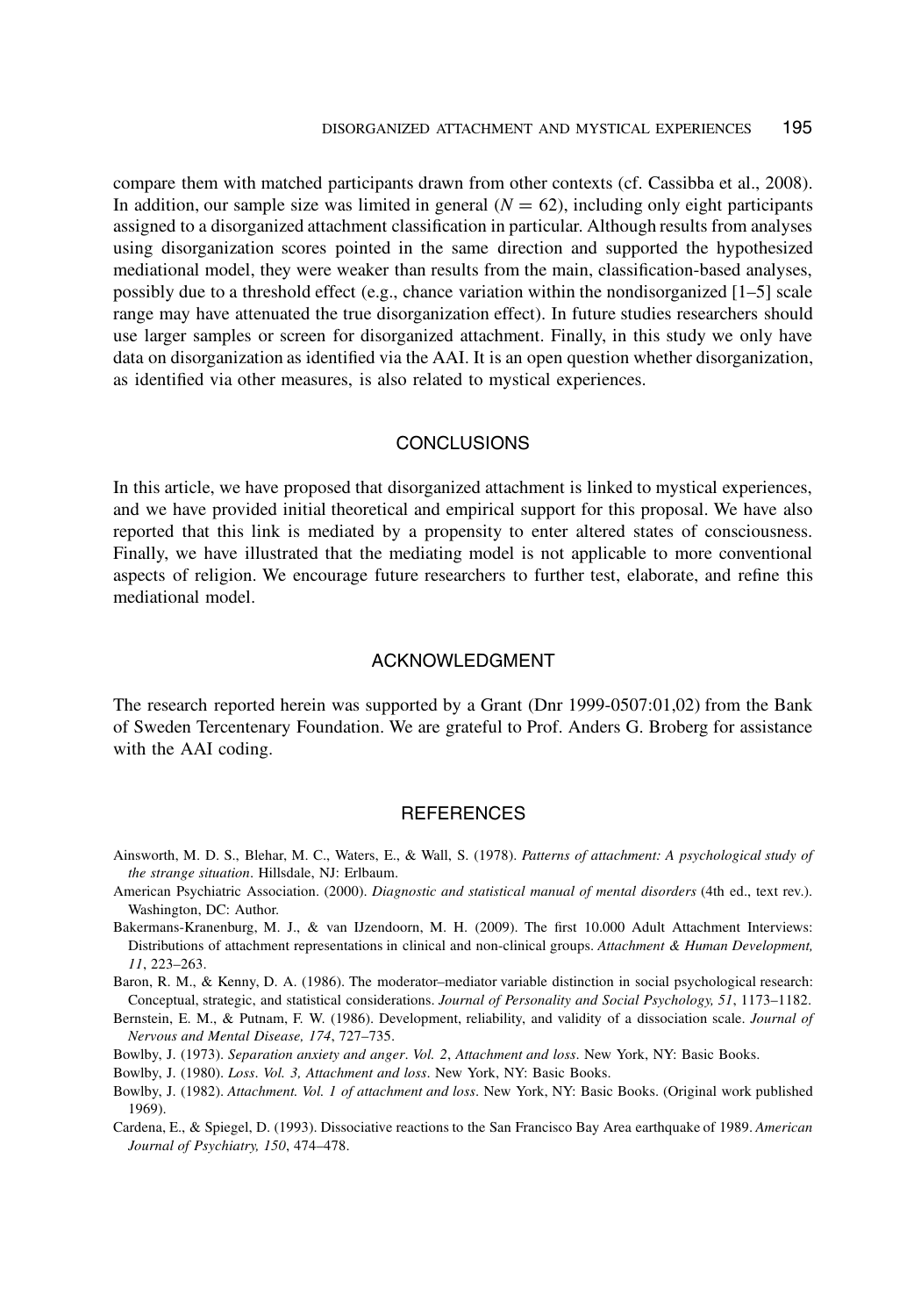- Cassibba, R., Granqvist, P., Costantini, A, & Gatto, S. (2008). Attachment and God representations among lay Catholics, Priests, and religious: A matched comparison study based on the Adult Attachment Interview. Developmental Psychology, 44, 1753–1763.
- Dell, P. F. (2009). Understanding dissociation. In P. F. Dell & J. A. O'Neil (Eds.), Dissociation and the dissociative disorders: DSM–V and beyond (pp. 709–825). New York, NY: Routledge.
- DePrince, A. P., & Freyd, J. J. (1999). Dissociative tendencies, attention, and memory. Psychological Science, 10, 449–452.
- Freud, S. (1961). Civilization and its discontents(J. Strachey, Trans.). New York, NY: Norton. (Original work published 1930)
- Geels, A. (2003). Kristen mystik: Ur psykologisk synvinkel. Del II: Från Birgitta till Thomas Merton. [Christian mysticism: From a psychological viewpoint. Part II: From Birgitta to Thomas Merton]. Stockholm: Norma.
- Granqvist, P., Fransson, M., & Hagekull, B. (2009). Disorganized attachment, absorption, and New Age spirituality—A mediational model. Attachment & Human Development, 11, 385–403.
- Granqvist, P., Fredrikson, M., Unge, P., Hagenfeldt, A., Valind, S., Larhammar, D., & Larsson, M. (2005). Sensed presence and mystical experiences are predicted by suggestibility, not by the application of weak complex transcranial magnetic fields. Neuroscience Letters, 379, 1–6.
- Granqvist, P., & Hagekull, B. (2003). Longitudinal predictions of religious change in adolescence: Contributions from the interaction of attachment and relationship status. Journal of Social and Personal Relationships, 20, 793–817.
- Granqvist, P., Ivarsson, T., Broberg, A. G., & Hagekull, B. (2007). Examining relations among attachment, religiosity, and New Age spirituality using the Adult Attachment Interview. Developmental Psychology, 43, 590–601.
- Granqvist, P., & Kirkpatrick, L. A. (2008). Attachment and religious representations and behavior. In J. Cassidy & P. R. Shaver (Eds.), Handbook of attachment theory and research (2nd ed., pp. 906–933). New York, NY: Guilford.
- Granqvist, P., & Larsson, M. (2006). Contribution of religiousness in the prediction and interpretation of mystical experiences—Activation of religious schemas. Journal of Psychology, 140, 319–327.
- Granqvist, P., Mikulincer, M., & Shaver, P. R. (2010). Religion as attachment: Normative processes and individual differences. Personality and Social Psychology Review, 14, 49–59.
- Griffiths, R. R., Richards, W. A., Johnson, M. W., McCann, U., & Jesse, R. (2008). Mystical-type experiences occasioned by psilocybin mediate the attribution of personal meaning and spiritual significance 14 months later. Journal of Psychopharmacology, 22, 621–632.
- Griffiths, R. R., Richards, W. A., McCann, U., & Jesse, R. (2006). Psilocybin can occasion mystical-type experiences having substantial and sustained personal meaning and spiritual significance. *Psychopharmacology*, 187, 268–283.
- Hesse, E. (2008). The Adult Attachment Interview: Protocol, method of analysis, and empirical studies. In J. Cassidy & P. R. Shaver (Eds.), Handbook of attachment: Theory, research, and clinical applications (2nd ed., pp. 552–598). New York, NY: Guilford.
- Hesse, E., & Main, M. (2006). Frightened, threatening, and dissociative (FR) parental behavior as related to infant D attachment in low-risk samples: Description, discussion, and interpretations. Development and Psychopathology, 18, 309–343.
- Hesse, E., & van IJzendoorn, M. H. (1999). Propensities towards absorption are related to lapses in the monitoring of reasoning or discourse during the Adult Attachment Interview: A preliminary investigation. Attachment and Human Development, 1, 67–91.
- Holm, N. G. (1982). Mysticism and intense experiences. Journal for the Scientific Study of Religion, 21, 268-276.
- Hood, R. W., Jr. (1975). The construction and preliminary validation of a measure of reported mystical experience. Journal for the Scientific Study of Religion, 21, 29–41.
- Hood, R. W. (1976). Conceptual criticisms of regressive explanations of mysticism. Review of Religious Research, 7, 179–188.
- Hood, R. W., Jr., Hill, P. C., & Spilka, B. (2009). The psychology of religion: An empirical approach (4th ed.). New York, NY: Guilford.
- Hood, R. W., Jr., Morris, R. J., & Watson, P. J. (1993). Further factor analysis of Hood's Mysticism scale. Psychological Reports, 73, 1176–1178.
- James, W. (1902). Varieties of religious experience. New York, NY: Longmans, Green.
- Judd, C. M., & Kenny, D. A. (1981). Process analysis: Estimating mediation in treatment evaluations. Evaluation Review, 5, 602–619.
- Kennedy, J. E., Davis, R. C., & Taylor, B. G. (1998). Changes in spirituality and well-being among victims of sexual assault. Journal for the Scientific Study of Religion, 37, 322–328.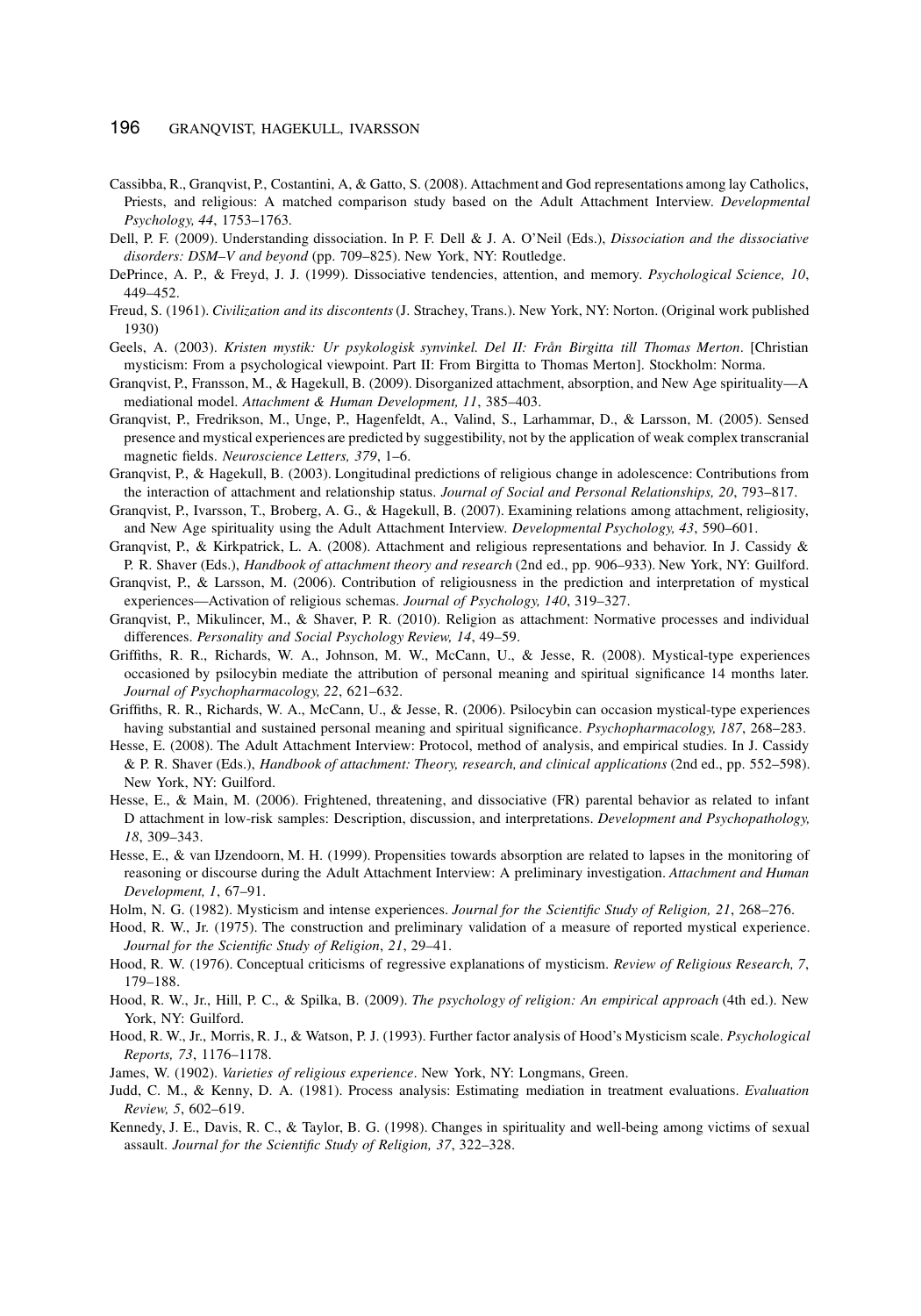- Kirkpatrick, L. A. (1998). God as a substitute attachment figure: A longitudinal study of adult attachment style and religious change in college students. Personality and Social Psychology Bulletin, 24, 961–973.
- Kroll, J., Fiszdon, J., & Crosby, R. D. (1996). Childhood abuse and three measures of altered states of consciousness (dissociation, absorption and mysticism) in a female outpatient sample. Journal of Personality Disorders, 10, 345– 354.
- Leuba, J. H. (1925). The psychology of religious mysticism. New York, NY: Harcourt, Brace.
- Liotti, G. (2006). A model of dissociation based on attachment theory and research. Journal of Trauma and Dissociation, 7, 55–73.
- MacKinnon, D. P., Lockwood, C. M., Hoffman, J. M., West, S. G., & Sheets, V. (2002). A comparison of methods to test the significance of the mediated effect. Psychological Methods, 7, 83–104.
- Madigan, S., Bakermans-Kranenburg, M. J., van IJzendoorn, M. H., Moran, G., Pederson, D. R., & Benoit, D. (2006). Unresolved states of mind, anomalous parental behavior, and disorganized attachment: A review and meta-analysis of a transmission gap. Attachment and Human Development, 8, 89–111.
- Main, M., & Cassidy, J. (1988). Categories of response to reunion with the parent at age 6: Predictable from infant attachment classifications and stable over a 1-month period. Developmental Psychology, 24, 415–426.
- Main, M., Goldwyn, R., & Hesse, E. (2003). Adult attachment scoring and classification systems. Unpublished manuscript, University of California at Berkeley.
- Main, M., & Morgan, H. (1996). Disorganization and disorientation in infant Strange Situation behavior: Phenotypic resemblance to dissociative states. In L. Michelson & W. Ray (Eds.), Handbook of dissociation: Theoretical, empirical, and clinical perspectives (pp. 107–138). New York, NY: Plenum.
- Main, M., & Solomon, J. (1990). Procedures for identifying infants as disorganized/disoriented during the Ainsworth Strange Situation. In M. T. Greenberg, D. Cicchetti, & E. M. Cummings (Eds.), Attachment in preschool years: Theory, research, and intervention (pp. 121–160). Chicago, IL: University of Chicago.
- Manmiller, J. L., Kumar, V. K., & Pekala, R. J. (2005). Hypnotizability, creative capacity, creativity styles, absorption, and phenomenological experience during hypnosis. Creativity Research Journal, 17, 9–24.
- Newberg, A., D'Aquili, E., & Rause, V. (2002). Why God won't go away. Brain science and the biology of belief. New York, NY: Ballantine.
- Otto, R. (1923). The idea of the holy. London, UK: Oxford University Press.
- Persinger, M. A. (2002). Experimental simulation of the God experience: Implications for religious beliefs and the future of the human species. In R. Joseph (Ed.), *NeuroTheology* (pp. 267–284). San Jose, CA: University Press.
- Reinert, D. F., & Smith, C. E. (1997). Childhood sexual abuse and female spiritual development. Counseling and Values, 41, 235–245.
- Rochat, P., & Hespos, S. J. (1997). Differential rooting responses by neonates: Evidence for an early sense of self. Early Development and Parenting, 6, 105–112.
- Roche, S. M., & McConkey, K. M. (1990). Absorption: Nature, assessment, and correlates. Journal of Personality and Social Psychology, 59, 91–101.
- Spanos, N. P., & Moretti, P. (1988). Correlates of mystical and diabolical experiences in a sample of female university students. Journal for the Scientific Study of Religion, 27, 106–116.
- Stace, W. T. (1960). Mysticism and philosophy. Philadelphia, PA: J.B. Lippincott.
- Tellegen, A., & Atkinson, G. (1974). Openness to absorbing and self-altering experiences ("absorption"), a trait related to hypnotic susceptibility. Journal of Abnormal Psychology, 83, 268–277.
- van IJzendoorn, M. H. (1995). Adult attachment representations, parental responsiveness, and infant attachment: A meta-analysis on the predictive validity of the Adult Attachment Interview. Psychological Bulletin, 117, 387–403.
- van IJzendoorn, M. H., Schuengel, C., & Bakermans-Kranenburg, M. J. (1999). Disorganized attachment in early childhood: Meta-analysis of precursors, concomitants, and sequelae. Development and Psychopathology, 11, 225– 249.
- Waller, N. G., Putnam, F. W., & Carlson, E. B. (1996). Types of dissociation and dissociative types: A taxometric analysis of dissociative experiences. Psychological Methods, 1, 300–321.
- Waller, N. G., & Ross, C. A. (1997). The prevalence and biometric structure of pathological dissociation in the general population: Taxometric and behavior genetic findings. Journal of Abnormal Psychology, 106, 499–510.